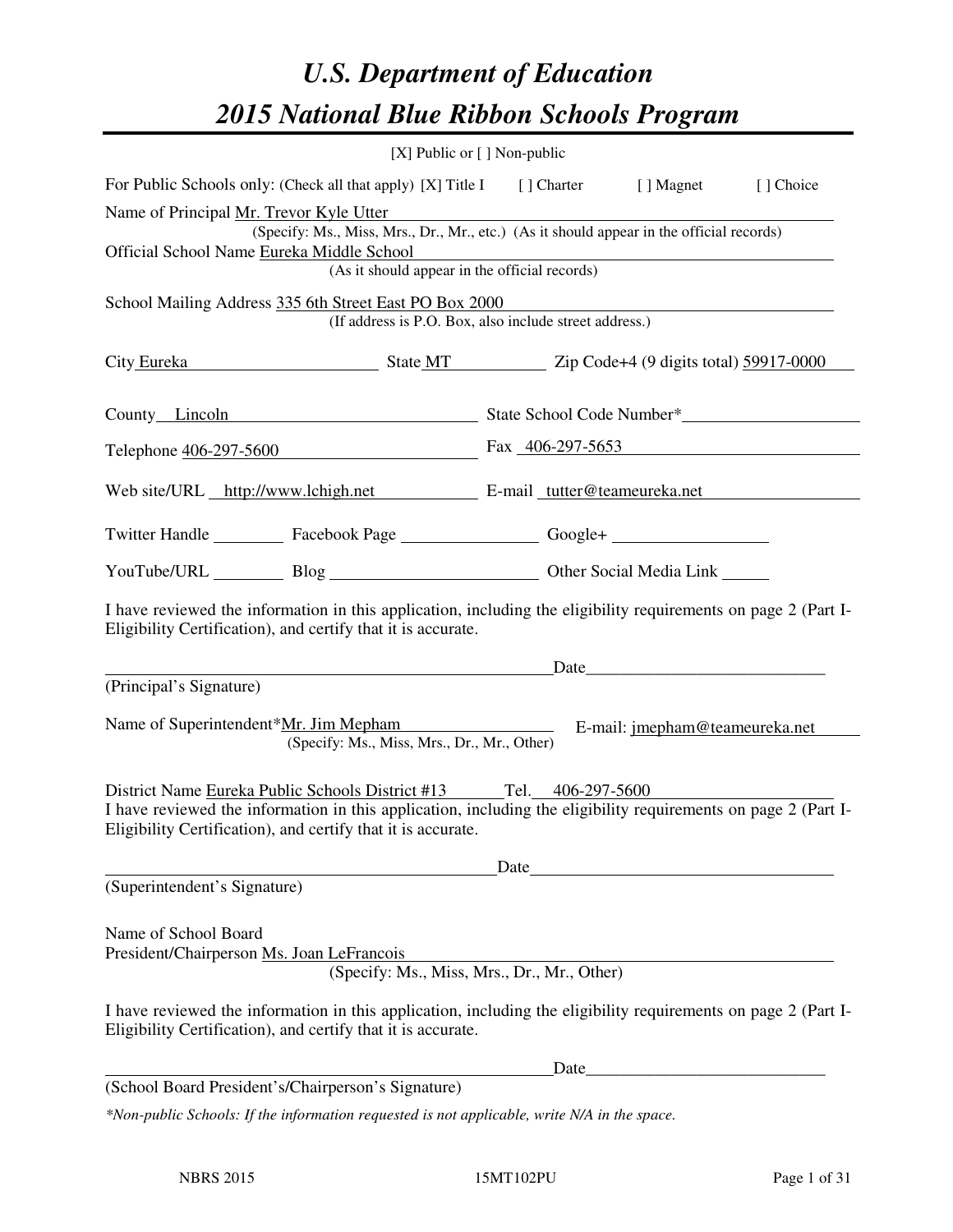#### **Include this page in the school's application as page 2.**

The signatures on the first page of this application (cover page) certify that each of the statements below, concerning the school's eligibility and compliance with U.S. Department of Education and National Blue Ribbon Schools requirements, are true and correct.

- 1. The school configuration includes one or more of grades K-12. (Schools on the same campus with one principal, even a K-12 school, must apply as an entire school.)
- 2. The school has made its Annual Measurable Objectives (AMOs) or Adequate Yearly Progress (AYP) each year for the past two years and has not been identified by the state as "persistently dangerous" within the last two years.
- 3. To meet final eligibility, a public school must meet the state's AMOs or AYP requirements in the 2014-2015 school year and be certified by the state representative. Any status appeals must be resolved at least two weeks before the awards ceremony for the school to receive the award.
- 4. If the school includes grades 7 or higher, the school must have foreign language as a part of its curriculum.
- 5. The school has been in existence for five full years, that is, from at least September 2009 and each tested grade must have been part of the school for the past three years.
- 6. The nominated school has not received the National Blue Ribbon Schools award in the past five years: 2010, 2011, 2012, 2013, or 2014.
- 7. The nominated school has no history of testing irregularities, nor have charges of irregularities been brought against the school at the time of nomination. The U.S. Department of Education reserves the right to disqualify a school's application and/or rescind a school's award if irregularities are later discovered and proven by the state.
- 8. The nominated school or district is not refusing Office of Civil Rights (OCR) access to information necessary to investigate a civil rights complaint or to conduct a district-wide compliance review.
- 9. The OCR has not issued a violation letter of findings to the school district concluding that the nominated school or the district as a whole has violated one or more of the civil rights statutes. A violation letter of findings will not be considered outstanding if OCR has accepted a corrective action plan from the district to remedy the violation.
- 10. The U.S. Department of Justice does not have a pending suit alleging that the nominated school or the school district as a whole has violated one or more of the civil rights statutes or the Constitution's equal protection clause.
- 11. There are no findings of violations of the Individuals with Disabilities Education Act in a U.S. Department of Education monitoring report that apply to the school or school district in question; or if there are such findings, the state or district has corrected, or agreed to correct, the findings.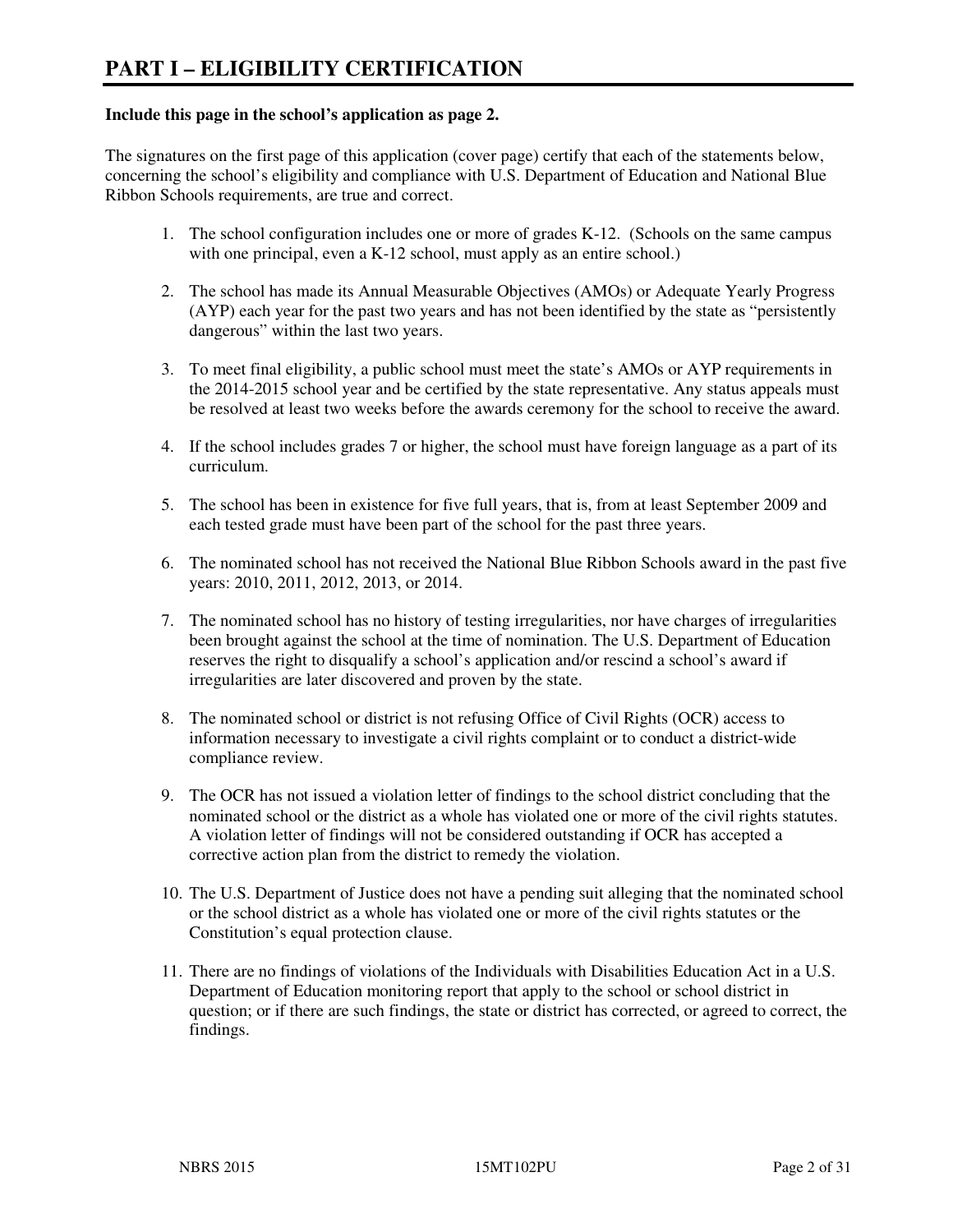# **PART II - DEMOGRAPHIC DATA**

#### **All data are the most recent year available.**

**DISTRICT** (Question 1 is not applicable to non-public schools)

| -1. | Number of schools in the district<br>(per district designation): | $\perp$ Elementary schools (includes K-8)<br>0 Middle/Junior high schools<br>1 High schools<br>$0 K-12$ schools |
|-----|------------------------------------------------------------------|-----------------------------------------------------------------------------------------------------------------|
|     |                                                                  |                                                                                                                 |

2 TOTAL

**SCHOOL** (To be completed by all schools)

2. Category that best describes the area where the school is located:

[ ] Urban or large central city [ ] Suburban with characteristics typical of an urban area [ ] Suburban [X] Small city or town in a rural area [ ] Rural

- 3. 9 Number of years the principal has been in her/his position at this school.
- 4. Number of students as of October 1 enrolled at each grade level or its equivalent in applying school:

| Grade                           | # of         | # of Females | <b>Grade Total</b> |
|---------------------------------|--------------|--------------|--------------------|
|                                 | <b>Males</b> |              |                    |
| <b>PreK</b>                     | 0            | $\theta$     | 0                  |
| K                               | 0            | 0            | $\theta$           |
| 1                               | 0            | 0            | $\theta$           |
| $\boldsymbol{2}$                | 0            | 0            | 0                  |
| 3                               | 0            | 0            | 0                  |
| 4                               | 0            | 0            | 0                  |
| 5                               | 13           | 24           | 37                 |
| 6                               | 22           | 22           | 44                 |
| 7                               | 33           | 28           | 61                 |
| 8                               | 16           | 32           | 48                 |
| 9                               | 0            | 0            | 0                  |
| 10                              | $\theta$     | 0            | 0                  |
| 11                              | 0            | 0            | 0                  |
| 12                              | 0            | 0            | 0                  |
| <b>Total</b><br><b>Students</b> | 84           | 106          | 190                |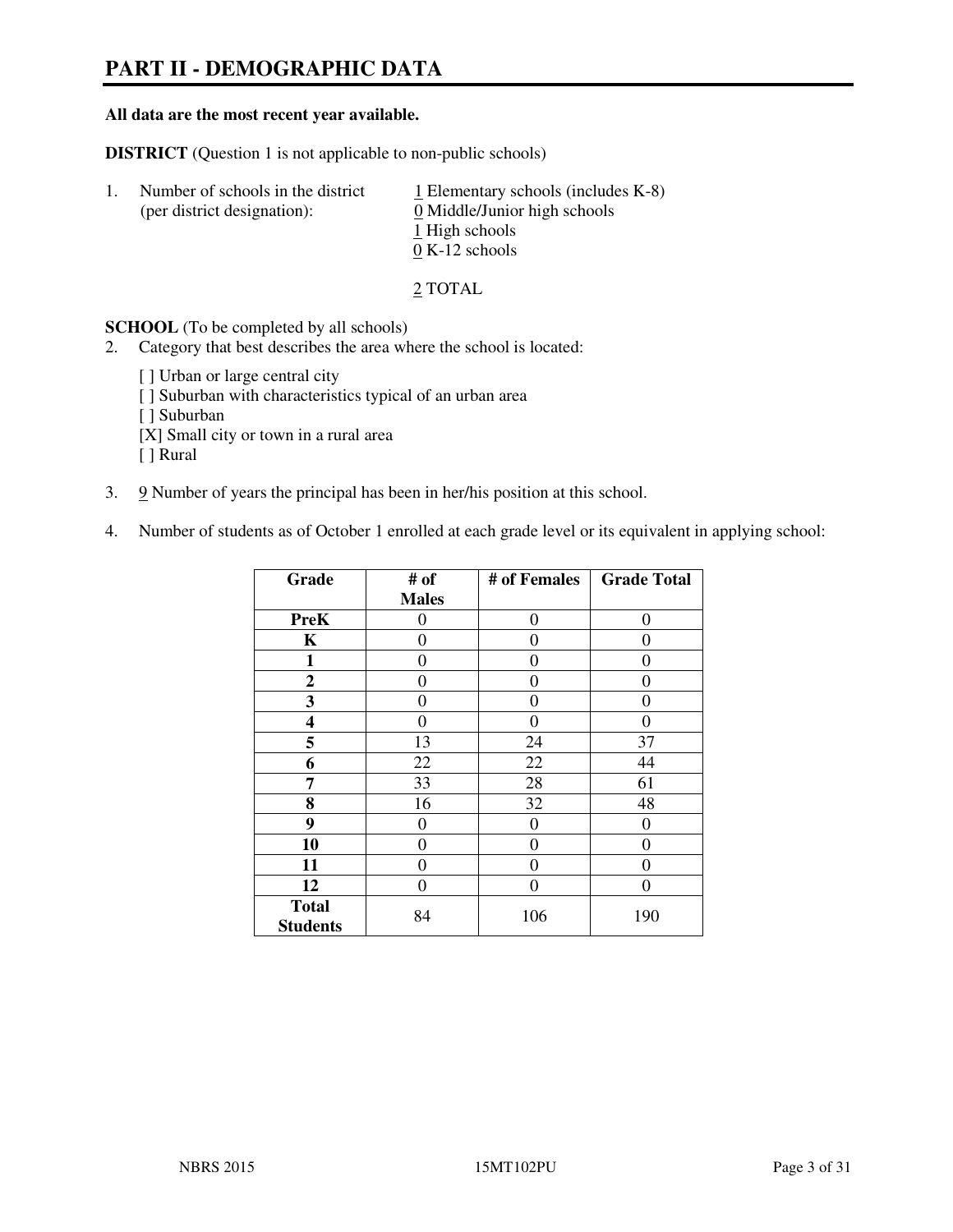5. Racial/ethnic composition of  $\frac{6}{9}$ % American Indian or Alaska Native the school: 0 % Asian

 1 % Black or African American 7 % Hispanic or Latino 0 % Native Hawaiian or Other Pacific Islander 86 % White 0 % Two or more races **100 % Total** 

(Only these seven standard categories should be used to report the racial/ethnic composition of your school. The Final Guidance on Maintaining, Collecting, and Reporting Racial and Ethnic Data to the U.S. Department of Education published in the October 19, 2007 *Federal Register* provides definitions for each of the seven categories.)

6. Student turnover, or mobility rate, during the 2013 - 2014 year: 6%

This rate should be calculated using the grid below. The answer to (6) is the mobility rate.

| <b>Steps For Determining Mobility Rate</b>    | Answer |
|-----------------------------------------------|--------|
| $(1)$ Number of students who transferred to   |        |
| the school after October 1, 2013 until the    | 6      |
| end of the school year                        |        |
| (2) Number of students who transferred        |        |
| from the school after October 1, 2013 until   | 6      |
| the end of the school year                    |        |
| (3) Total of all transferred students [sum of | 12     |
| rows $(1)$ and $(2)$ ]                        |        |
| (4) Total number of students in the school as | 207    |
| of October 1                                  |        |
| $(5)$ Total transferred students in row $(3)$ | 0.058  |
| divided by total students in row (4)          |        |
| $(6)$ Amount in row $(5)$ multiplied by 100   |        |

#### 7. English Language Learners (ELL) in the school:  $0\%$  0 Total number ELL Number of non-English languages represented: 0

Specify non-English languages:

8. Students eligible for free/reduced-priced meals:  $54\%$ Total number students who qualify: 103

### **Information for Public Schools Only - Data Provided by the State**

The state has reported that  $54\%$  of the students enrolled in this school are from low income or disadvantaged families based on the following subgroup(s): Students eligible for free/reduced-priced meals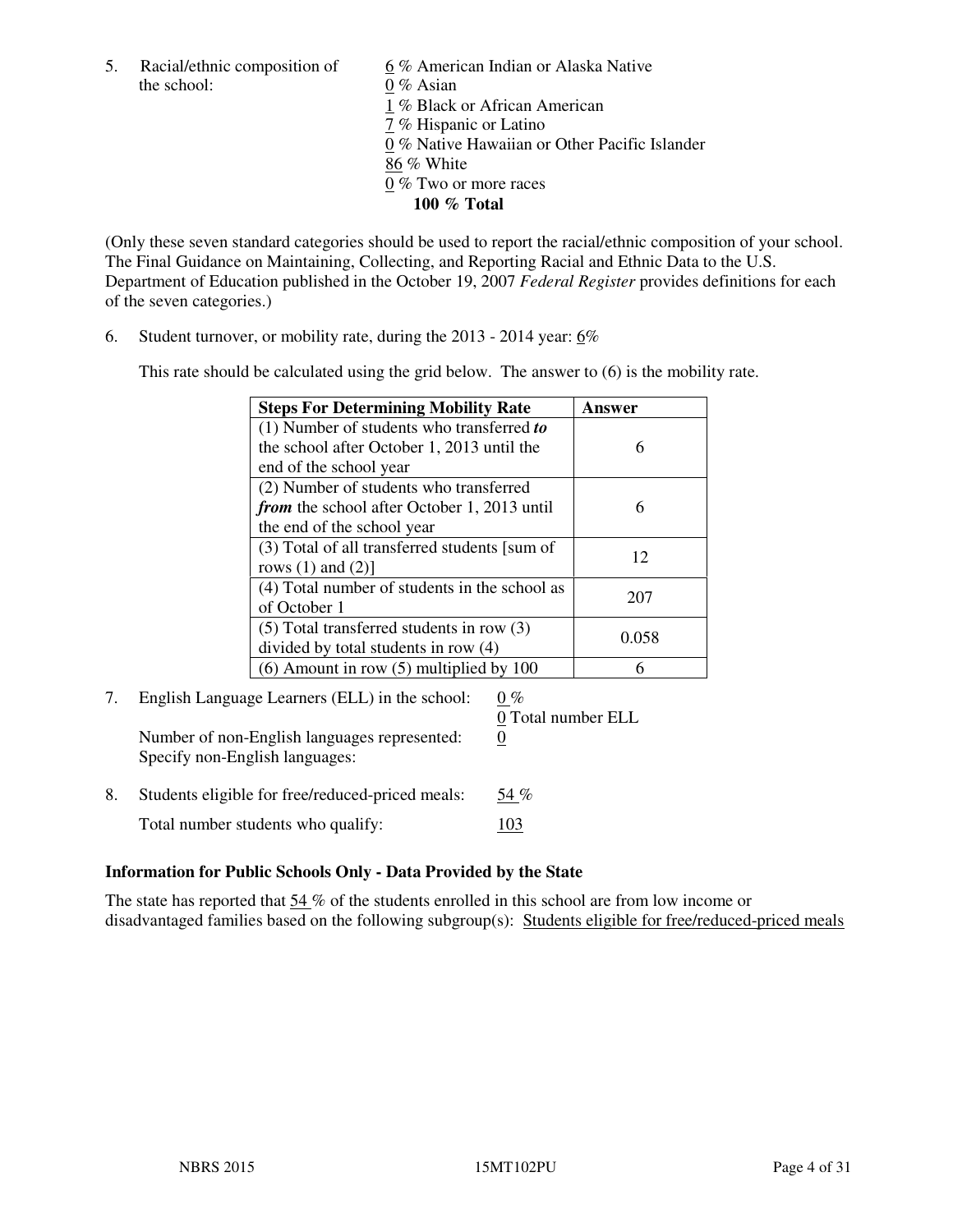9. Students receiving special education services:  $14\%$ 

16 Total number of students served

Indicate below the number of students with disabilities according to conditions designated in the Individuals with Disabilities Education Act. Do not add additional categories.

| $\underline{0}$ Orthopedic Impairment   |
|-----------------------------------------|
| 2 Other Health Impaired                 |
| 7 Specific Learning Disability          |
| 3 Speech or Language Impairment         |
| 0 Traumatic Brain Injury                |
| 0 Visual Impairment Including Blindness |
| 0 Developmentally Delayed               |
|                                         |

10. Use Full-Time Equivalents (FTEs), rounded to nearest whole numeral, to indicate the number of personnel in each of the categories below:

|                                       | <b>Number of Staff</b>      |
|---------------------------------------|-----------------------------|
| Administrators                        |                             |
| Classroom teachers                    | 12                          |
| Resource teachers/specialists         |                             |
| e.g., reading, math, science, special | $\mathcal{D}_{\mathcal{L}}$ |
| education, enrichment, technology,    |                             |
| art, music, physical education, etc.  |                             |
| Paraprofessionals                     | $\mathcal{D}_{\mathcal{A}}$ |
| Student support personnel             |                             |
| e.g., guidance counselors, behavior   |                             |
| interventionists, mental/physical     |                             |
| health service providers,             | 4                           |
| psychologists, family engagement      |                             |
| liaisons, career/college attainment   |                             |
| coaches, etc.                         |                             |
|                                       |                             |

11. Average student-classroom teacher ratio, that is, the number of students in the school divided by the FTE of classroom teachers, e.g.,  $22:1$  16:1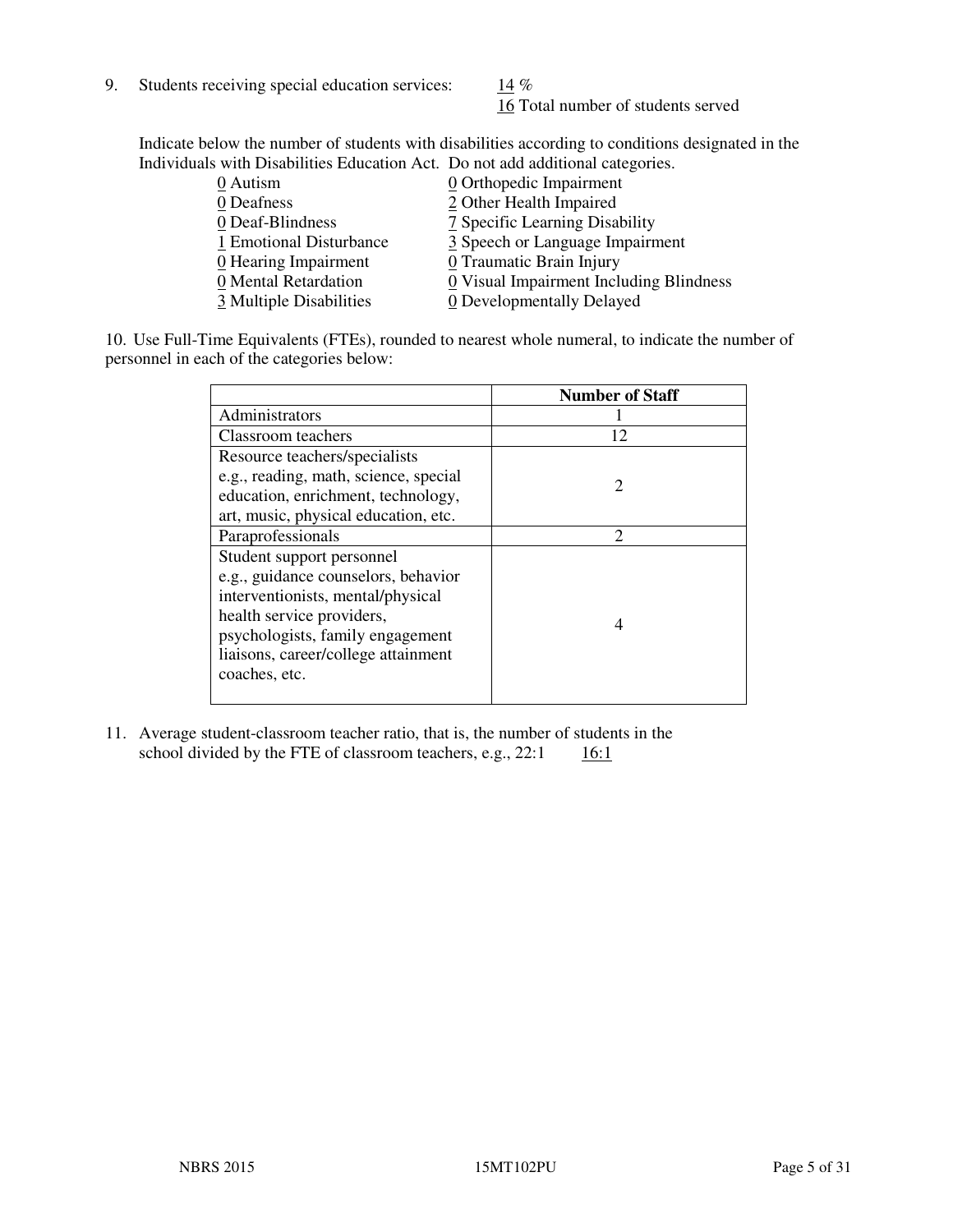12. Show daily student attendance rates. Only high schools need to supply yearly graduation rates.

| <b>Required Information</b> | 2013-2014     | 2012-2013       | 2011-2012 | 2010-2011 | 2009-2010 |
|-----------------------------|---------------|-----------------|-----------|-----------|-----------|
| Daily student attendance    | 90%           | 85%             | 85%       | $85\%$    | 86%       |
| High school graduation rate | $\gamma_{\%}$ | $\mathcal{V}_o$ | $0\%$     | 0%        | 0%        |

#### 13. **For schools ending in grade 12 (high schools)**

Show percentages to indicate the post-secondary status of students who graduated in Spring 2014

| <b>Post-Secondary Status</b>                  |       |
|-----------------------------------------------|-------|
| Graduating class size                         |       |
| Enrolled in a 4-year college or university    | በ‰    |
| Enrolled in a community college               | $0\%$ |
| Enrolled in career/technical training program | $0\%$ |
| Found employment                              | $0\%$ |
| Joined the military or other public service   | 0%    |
| Other                                         |       |

14. Indicate whether your school has previously received a National Blue Ribbon Schools award. Yes No X

If yes, select the year in which your school received the award.

15. Please summarize your school mission in 25 words or less: Our mission is to inspire all students to be respectful, responsible, life long learners.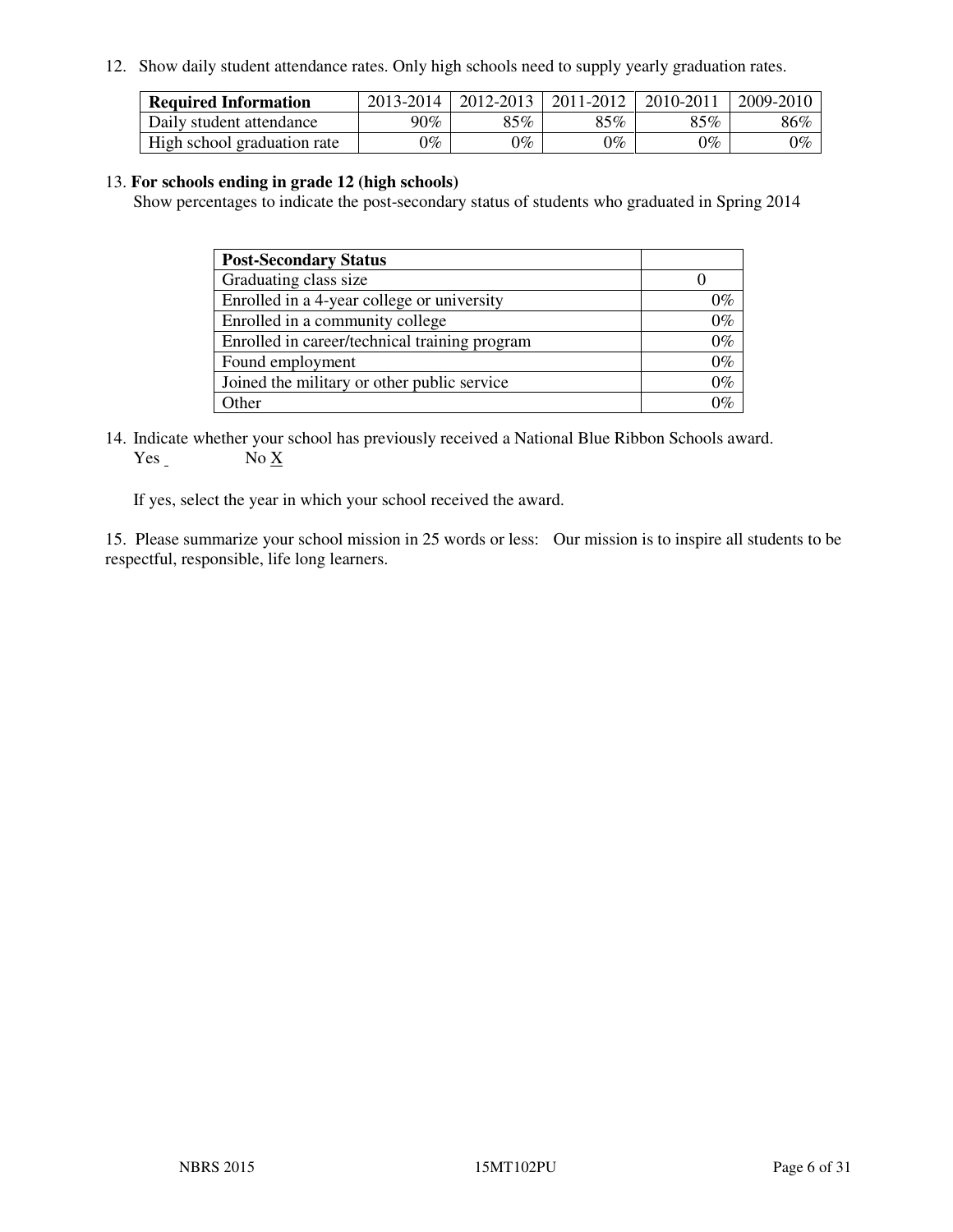# **PART III – SUMMARY**

Eureka Middle School is located in Eureka, Montana. Our town of 2000 people is located in the mountains of Northwest Montana. Historically we have typically been supported by the timber industry, however, over the last 5 years we have seen a sharp decline in this industry and therefore the economy of our community has struggled. The schools in our community have not. We are a tight knit community and have pulled together to ensure our students have every opportunity to be successful. Our community and schools have developed a reputation of stellar performance in the classroom and on the activity field.

Our school district goals cover a wide range of topics. Our number one goal is to raise the achievement in all curricular areas each year. This goal is never achieved, and we search and strive for continual improvement. With this in mind we make adjustments to our teaching staff, materials and delivery continually. This goal has driven our district to be nominated for this prestigious award, we make every effort to improve what we do everyday. Additional goals of our district include: hiring and retaining the most qualified employee for each position, raising the bar in all extracurricular activities, enhancing communication within school and community, and continuing to incorporate technology into all content areas. It is a priority of our leadership team to focus on these goals in order to ensure continual improvement. Our school takes one Friday per month for staff to receive professional development that is focused directly towards our goals.

When you examine our goals you can see that our community and school has a focus on the entire education process for all students. We strive to engage our students in a variety of activities outside the classroom. Our school and community have proud athletic programs, a robotics program, speech, drama, music, and various clubs. We have made it a district goal to encourage students to take part in these activities. We are a small town and the community loves to support our kids in the activities. We instill into our kids that it is not about winning the game, it is about the process of learning how to be a team, working hard for a goal, being committed to your team and the rules they abide by. Our school places great value on the lessons learned in all areas of our educational process.

As mentioned before, our community has fallen on hard times recently, and this did however open a door for our schools to receive the Gear Up grant. This grant has provided additional funding for our school to encourage students to be ready for post secondary education. We have been very creative with this money and provided additional tutoring, robotics, math camp, science camp, guided studies, college visits and more. This grant has allowed us to provide services to our students that were not before available. We pride ourselves on being thrifty with the funding and make sure we focus our efforts toward student programs that meet our school district goals.

Eureka Middle School is an exceptional place to be a student or a staff member. We have immense pride in our work ethic and dedication to education. As with all communities we have our challenges. Poverty and drug abuse are among the two biggest challenges we face. Our school is committed to saving every child. This is a lofty goal and we do fail in some cases. However, it is not for lack of effort. Our staff goes far above and beyond the call of duty on a daily basis to ensure every child has an opportunity to be successful. This commitment is the reason we are a Blue Ribbon School. Our staff loves the children they serve, the kids know it and the families know it. This love for children is what makes us successful.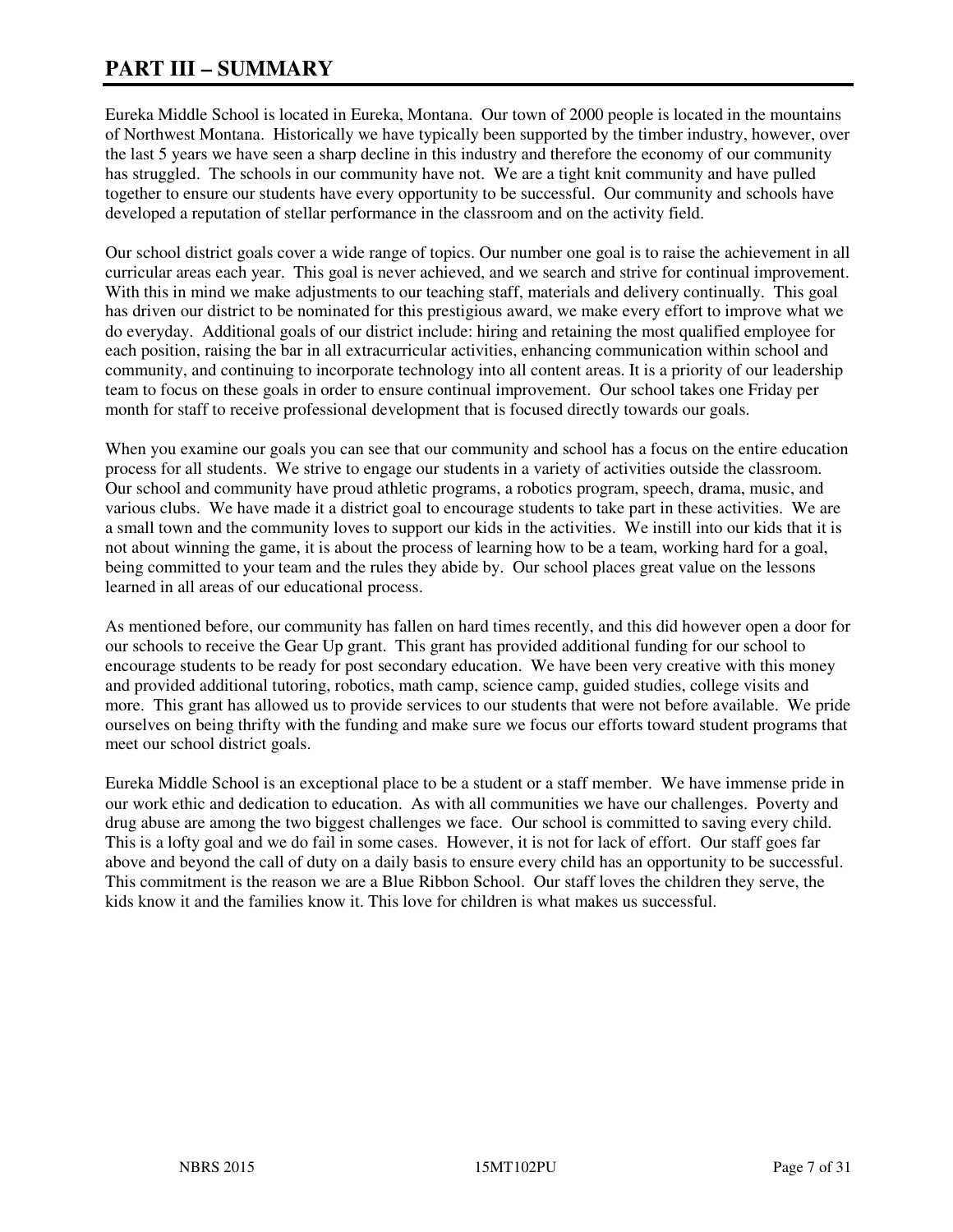### **1. Core Curriculum:**

Our core curriculum is the driving force for student success. We follow the Montana Common Core Standards and work diligently to uphold the rigor and depth of knowledge these standards require. We use a mixture of direct instruction, small and large group work, and independent study to meet these standards.

In the area of English Language Arts, we combine the above mixture with the use of technology to meet individual needs. Through the use of formative and summative assessment we determine student needs and mastery. In addition, our MAP Test results informs us of student progress and allows us to create goals and design lessons to increase and support independent progress.

Our Science curriculum is based on the Montana Science Standards. Additionally we put an emphasis on STEM. The STEM standards are a driving force in our entire school. We offer separate courses on Life Science, Physical Science and Earth Science in our middle school. Our teaching materials include Pearson Life Science and Glencoe Physical and Earth Science texts. The majority of our science curriculum comes through online materials, lab work, and group research projects.

Social Studies courses include Ancient Civilizations, US History and Montana History. We do have some textbook use in these courses through Houghton, Mifflin, Harcourt. However the majority of our Social Studies comes from research, current events, and primary sources.

Overall, the anchor standards guide our instruction. These anchor standards for Reading for both Literature and Informational text in the core areas of ELA, Social Studies and Science include:

Phonics, Word Recognition, Fluency and Range of Text Complexity: Students demonstrate their mastery in this area by reading out loud and decoding multisyllabic words. All students know their lexile range and are able to read within this range. Guidance is provided as needed. Students have access to below level, on grade level and above grade level texts and novels.

Key Ideas and Detail: Eureka Middle school uses various tools to allow students to pull information from texts and novels. Teachers in core subject areas model proper reading techniques, demonstrating proper ways to read different genres in different classes. Students are taught to analyze text to compare/contrast characters, situations, historical events, and scientific texts, etc. Summarization of materials is taught. Various assessments allow students to demonstrate their command of an article or novel.

Integration of Knowledge and Ideas: Visual literacy is taught in all core areas. Students learn to interpret pictures, graphs, etc. to enrich their knowledge of the text.

Writing across all core curriculum areas is stressed at Eureka Middle School. All teachers are trained in Step Up To Writing, a K-12 organizational program that teaches straightforward writing strategies within the writing process to help students organize their thinking and their writing.

Eureka Middle School focuses on experiential writing, opinion writing, informational/expository writing, persuasive writing and encourage student choice. Strong topics, organization, conclusion, focus, formatting, collaboration, and subject specific vocabulary are stressed in instruction of the specific genre and audience. Technology does play a large role in our writing. Students deliver their projects in numerous ways, including sharing of google documents, speeches, and oral readings. Students performing below grade level work in a small group setting to target individual needs in a near 1:1 environment based on assessment results.

Our district made a strong commitment to Mathematical instruction by adopting a K-12 series aligned to the Common Core. Specifically to Eureka Middle School, 5th grade uses My Math, and 6th, 7th and 8th grade use Glencoe courses. The Glencoe courses also include advanced materials for our students. In all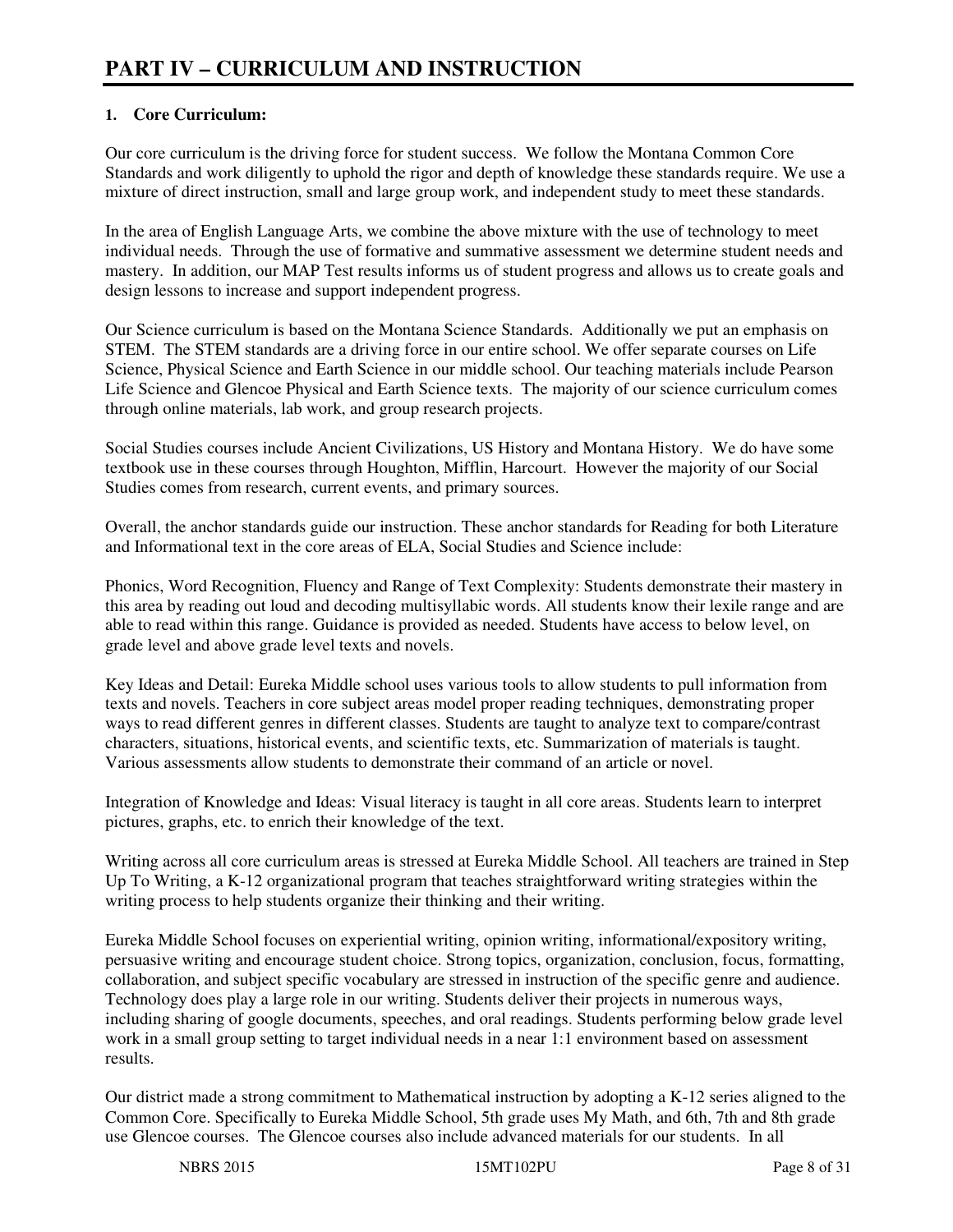programs, technology is integrated each day assisting with collaboration, group projects, and numerous ways to demonstrate a students' knowledge of the subject area. Noon tutoring is provided for all students and study labs are available for struggling students. Our math program uses mathematical practices to persevere. We use correct math tools strategically to solve problems. Grade level math vocabulary and language is reviewed and used daily in through written explanations of problem solving. Collaborative learning and group projects allow students to reach higher level reasoning skills to solve problems. Individual projects and assignments demonstrate student mastery and reveal skill levels to be improved upon or enrichment opportunities to take place. Through the use of Khan Academy, differentiated practice on independent skills, speed, and accuracy are offered and immediate feedback of their performance and knowledge base is provided allowing students to focus on skills needed to be more proficient. Students below grade level are offered a Title 1 program and those at above level are offered high school Algebra class in 8th grade.

### **2. Other Curriculum Areas:**

Eureka middle school strives to offer a wide variety of classes for our students to ensure they have a well rounded education. A major part of this well rounded education is our approach to technology in the classroom. Five years ago we taught a technology class. Today we use technology to assist in learning for each class. It is a philosophy we carry in our school. We do not go to one class and learn technology, we incorporate it into all subject areas to enhance learning.

Visual and performing arts are offered to all students in our middle school. It does vary depending on grade. Our 5th and 6th graders all take music. They have the choice between Choir and Band. For our 5th and 6th grade classes, the visual arts are incorporated into the regular subject areas as well as one art lesson given each week. The arts in our 7th and 8th grade look a little different. Our 7th and 8th graders also choose between Band and Choir, however, there is a third option of Robotics offered to the students of this age as well. The visual arts class for all 7th and 8th graders is offered on a rotating basis, all students take art class with a certified art teacher for one quarter each year as a 7th and then again as an 8th grader.

Physical education and health are offered to all students. The 5th and 6th grade have Physical Education every other day in rotation with their music class. Our 7th and 8th grade have Physical Education every day, however, they incorporate 45 days of Health class throughout the year.

We offer Spanish to our 7th and 8th grade students in a rotating basis. All 7th and 8th graders take Spanish for one quarter each year. This serves as an introductory program to our high school Spanish program.

Woods and metals shop, and home economics are also offered to our 7th and 8th graders in a rotating basis. The idea behind all of the rotating classes is to expose them to the electives they will be offered in high school and give them a foundation to build on once they get there.

### **3. Instructional Methods and Interventions:**

Our middle school prides itself on differentiated instruction. Our teachers spend countless hours analyzing all of the data available to ensure they are meeting the diverse needs of our students. Meeting the needs of our students starts with hiring qualified staff that have the ability to teach in multiple ways. Once this staff is in place we work on a schedule for each child based on the strengths of the teaching staff. We offer multiple levels for our math and language arts classes to ensure the students can be met at their level. We also make the calculated move to have mixed ability groups for all other subjects to ensure the students develop the ability to work with a wide range of students. We have a philosophy in our school that our instruction should be equally divided between hands on skills, incorporation of technology, and good old paper and pencil. When educating students today it is easy to focus on the new technology and we certainly do that, however, we also make sure we incorporate the other instructional methods to ensure a well rounded education is delivered.

Our staff has weekly team meetings to discuss student progress. During this time we look at the classroom work, MAP testing scores, and behavior to determine if our students are properly placed and receiving the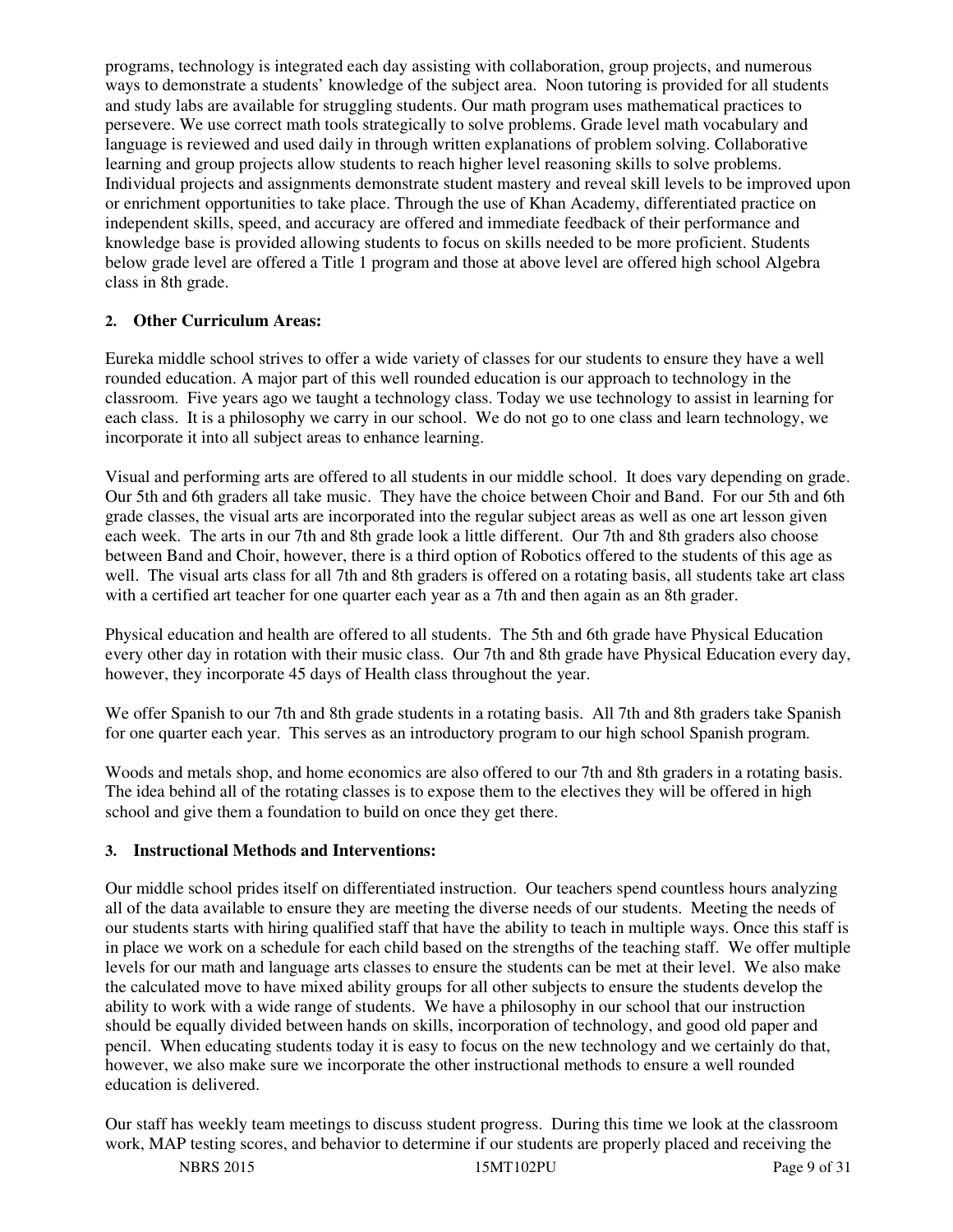services they need. If it is determined the students needs are not being met we come up with an action plan to support each child. Often times this includes moving to a different placement level for math and language arts, or providing one to one instruction with a paraprofessional. This model is evaluated by looking at the testing data throughout the year, we can show through this data our plan is working. Our students make incredible gains each year.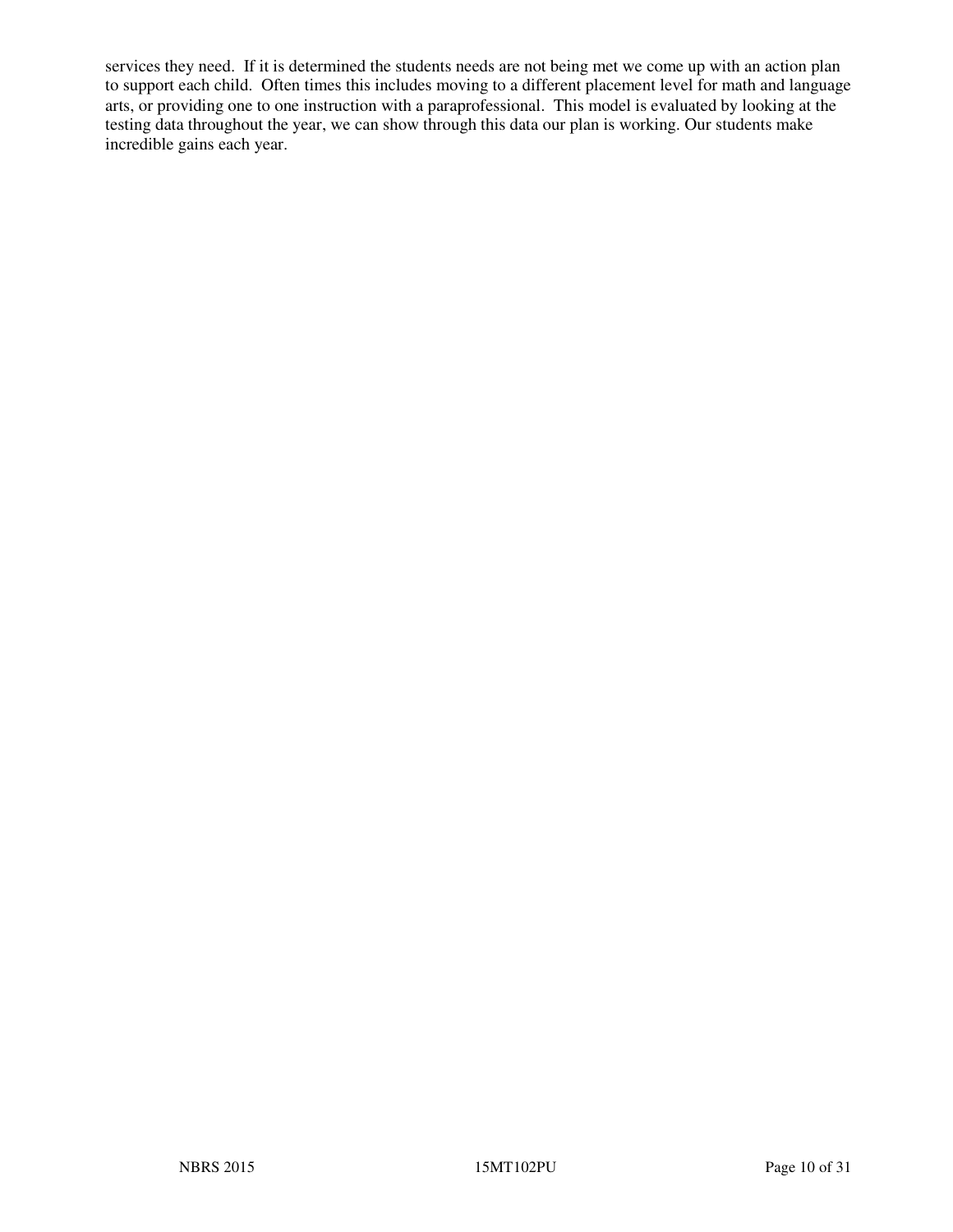#### **1. Assessment Results Narrative Summary:**

Eureka Middle School uses a variety of assessments to measure our students. The main form of assessment we use is Measures of Academic Progress ( MAP). We choose to purchase this assessment to provide continual data throughout the year. We start the year with a pretest for all students to assess where they are in Reading, Language Arts and Math. Our teachers then analyze this data to find the need for each student and design instruction to meet these needs. The MAP test is then given in the middle of the year to see what progress is being made, and adjust instructional strategies. Then again at the end of the year it is administered as a post test for all students.

In addition to the MAP assessment our students all take the state assessment, this is the Smarter Balanced Assessment (SBAC). The SBAC is a new assessment that we will take for the first time this year. It is a computer based test, our hope is the assessment will provide instant feedback for our students and therefore add to the data that drives instruction. Our former state assessment was the MontCAS test and was done on paper. This provided good overall feedback for each student at the end of each year. This data is what we reported in to the state and in the data tables. From this data it is apparent that our students are making gains in both reading and math each year. We have shown continual improvement over time.

Additional assessments are given to just our 8th graders. We take the ACT Aspire, this is to show our students where they stand on the college entrance exam as an 8th grader. This information gives the kids a picture of what needs to be addressed before they graduate high school in order to be able to attend college. One last assessment that is given to our 8th graders also is the NAEP test. This is done on a random pick at the national level. We seem to get picked often. The results are minimal help for our students or teachers but it does show how they rank our school against other schools in the nation.

#### **2. Assessment for Instruction and Learning and Sharing Assessment Results:**

The MAP assessment is the most valuable piece for driving instruction. Our teachers take the data it provides and identify each student's need. This assessment is given in a pretest, mid year test, and post test fashion. This allows us to create a plan for each students based on need, reassess if we are meeting the need and then post test to see how effective we are. The MAP assessment provides a wealth of information, it allows us to see the specific areas students are struggling in with math, it provides detailed information to show where each kids rates for reading fluency and comprehension. This assessment also details all areas of language arts, showing how students are doing in grammar, spelling, conventions, and sentence structure. We use this information to make individual plans for each student. Furthermore, we use this data to identify trends in our school as a whole. We can look at the sum of this data to see if there is a specific area we are struggling in then provide professional development and focus on improvement in that area.

Additional assessments are used to gauge student progress. The state assessment is a one time per year test that provides information to staff, students and parents. We are able to break this data down and see specific information on each student for each subject tested. We use this data in conjunction with the MAP data to ensure we are not missing a piece of information for the student.

Two more smaller pieces of information used are the ACT Aspire for 8th grade and the NAEP test for 8th grade. The ACT Aspire gives our 8th graders a snapshot of how they would do on the ACT college entrance exam if they continued on their current path. It shows them if there is an area they need to focus on before they take the actual ACT exam in high school. The NAEP test is given to 8th graders on a random draw from the national level. This ranks our kids and our school and students as they compare to the national averages. These last two assessments are not as useful as the previous two, however, they do provide information that adds to the other detailed data that we have.

The data from all of these assessments is shared with the parents via parent teacher conferences, GEAR UP informative nights as well as mailing hard copy results when available. Our parent teacher conferences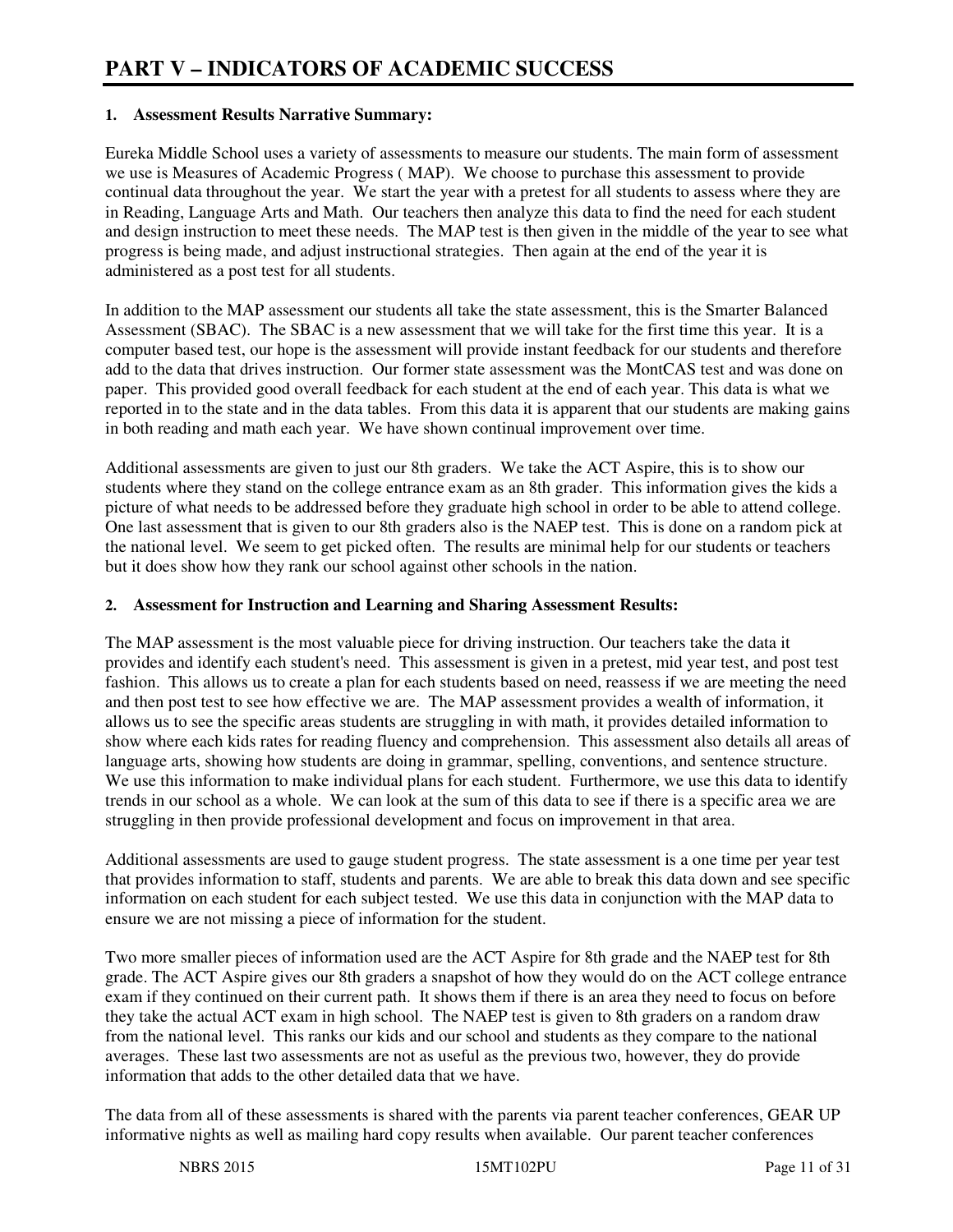average 74% of parents that attend. This is a great time to sit down and discuss the test results as well as in class progress reports. Our GEAR UP nights are designed to bring parents in for further discussion on post secondary opportunities for their children. If we do not see parents at either one of these functions we send the data home via mail.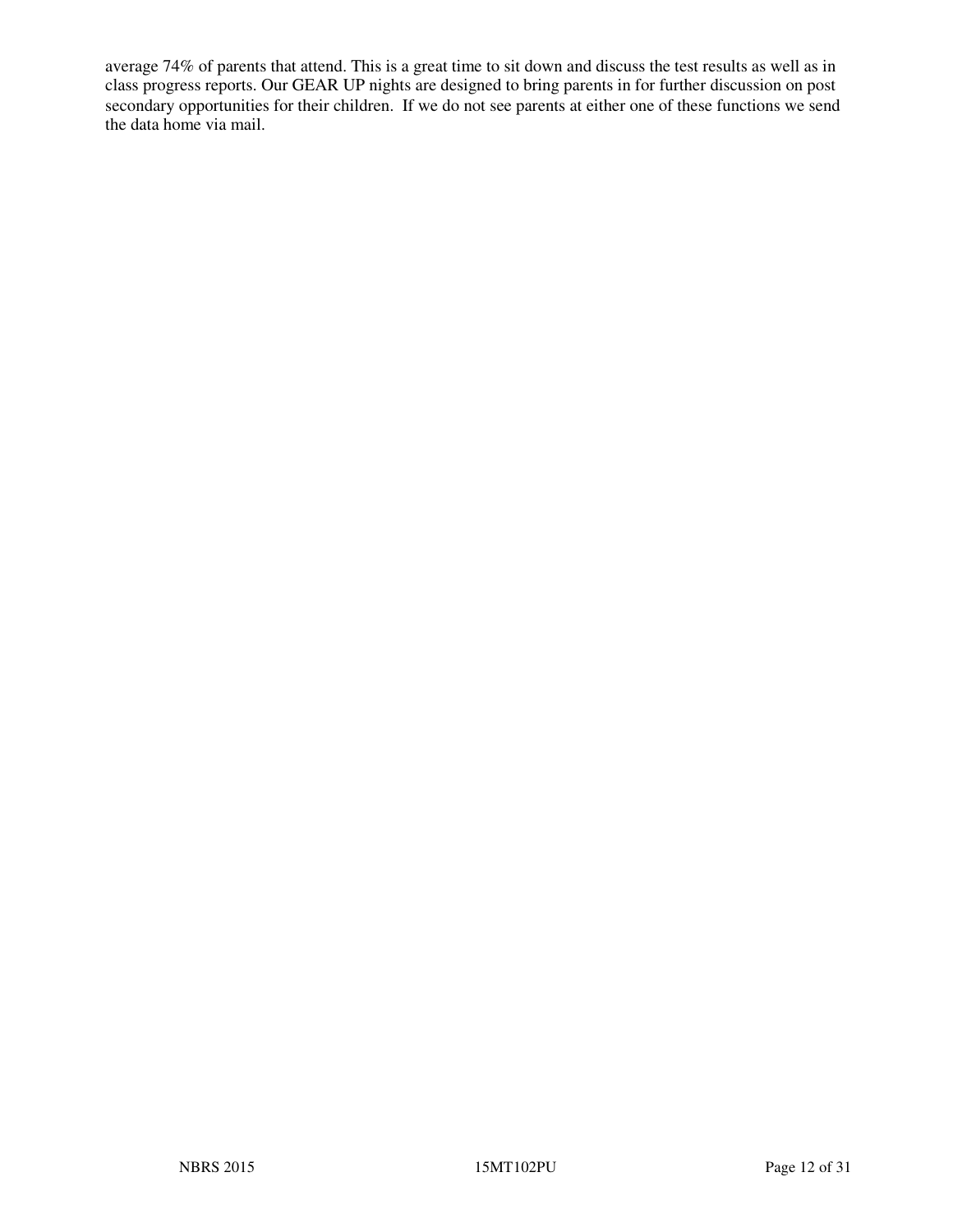### **1. School Climate/Culture**

At Eureka Middle School (EMS) we are the Lions and PRIDE is more than just an acronym it is a schoolwide philosophy. PRIDE stands for Positive Role Model, Respectful, I prevent Bullying, Dependable, Excellent Worker. There are giant banners in the school that welcome everyone to JOIN THE PRIDE. We are a team and aim to have every student and staff member exemplify PRIDE daily. Our behavior committee meets weekly to discuss and recognize students who are showing PRIDE.

Students at EMS are engaged by staff with a variety of teaching styles. Outside the classroom, a daily noon-tutoring program is available for students who need teacher assistance. Students also have an after school program consisting of snacks, art, and exercise in addition to academics that many students attend. At risk students at the middle school level receive small group tutoring at 3:30 in a structured environment so they can enjoy family time when they get home.

Students social needs are met in numerous ways. The leadership club organizes intramural tournaments with a variety of sports throughout the year that involve students of all age and ability levels. A highlight of this is when the teacher team plays against the students. A goal in 5th grade is to "Hook Kids on Fishing". Mini-courses are an opportunity that all middle schoolers get to learn how to do something outside of traditional school that they can do for the rest of their lives.

Emotional growth is crucial during the middle school years. Advisory groups establish a connection between community members, careers and students through the monthly activities. Two of our school wide philosophies are: teachers greet students at the door with a smile and a positive before every class and all kids have a go to teacher that they rely on in times of stress and joy. Knowing students beyond school helps us to meet their specific needs. In addition, at risk students are served by our counseling team which consists of a school counselor and a licensed therapy program called Alta-Care.

Teachers at EMS are happy because they love to teach in an environment that puts kids first. Weekly grade specific team meetings start with success stories and highlight particular student concerns allowing staff to be proactive. The team atmosphere is evident when visitors walk through the doors at our school. Positive talk about students and colleagues is what is expected at all times. Everyone is united for students' best interests. Our principal is rarely in his office. Instead he is involved with students and staff in an active role. Monthly meetings with all three schools keep social and instructional collaboration going throughout the year.

### **2. Engaging Families and Community**

The phrase,"It takes a village to raise a child" is an underlying philosophy in the success of our Eureka Middle School Students. Our students, along with community members, participate in; Advisory group meetings, GEAR-Up program, Hooked on Fishing", community fundraisers including; Lion Card Sales Benefit, Chocolate Bar Sales, and "Hats On".

Each month community members meet with our seventh and eighth grade students for "Advisory Group". Members consist of small business owners, grandparents, professionals, parents, police officers etc. The focus is to build relationships with students, participate in community service projects, and offer field trips to businesses and professions to further career exploration and develop the importance of community involvement. Relationships formed in this program grow and continue far beyond middle school years as students volunteer for community events such as the 4H fair, Rendezvous Days, The Quilt Show, Local Benefit Auctions etc. These relationships lead to part time jobs in our community and inspire students to further their educational future.

With added support from the US Department of Education GEAR-UP program, we provide our students with personal technological devices and training to use them. We offer "Tech Night" for parents which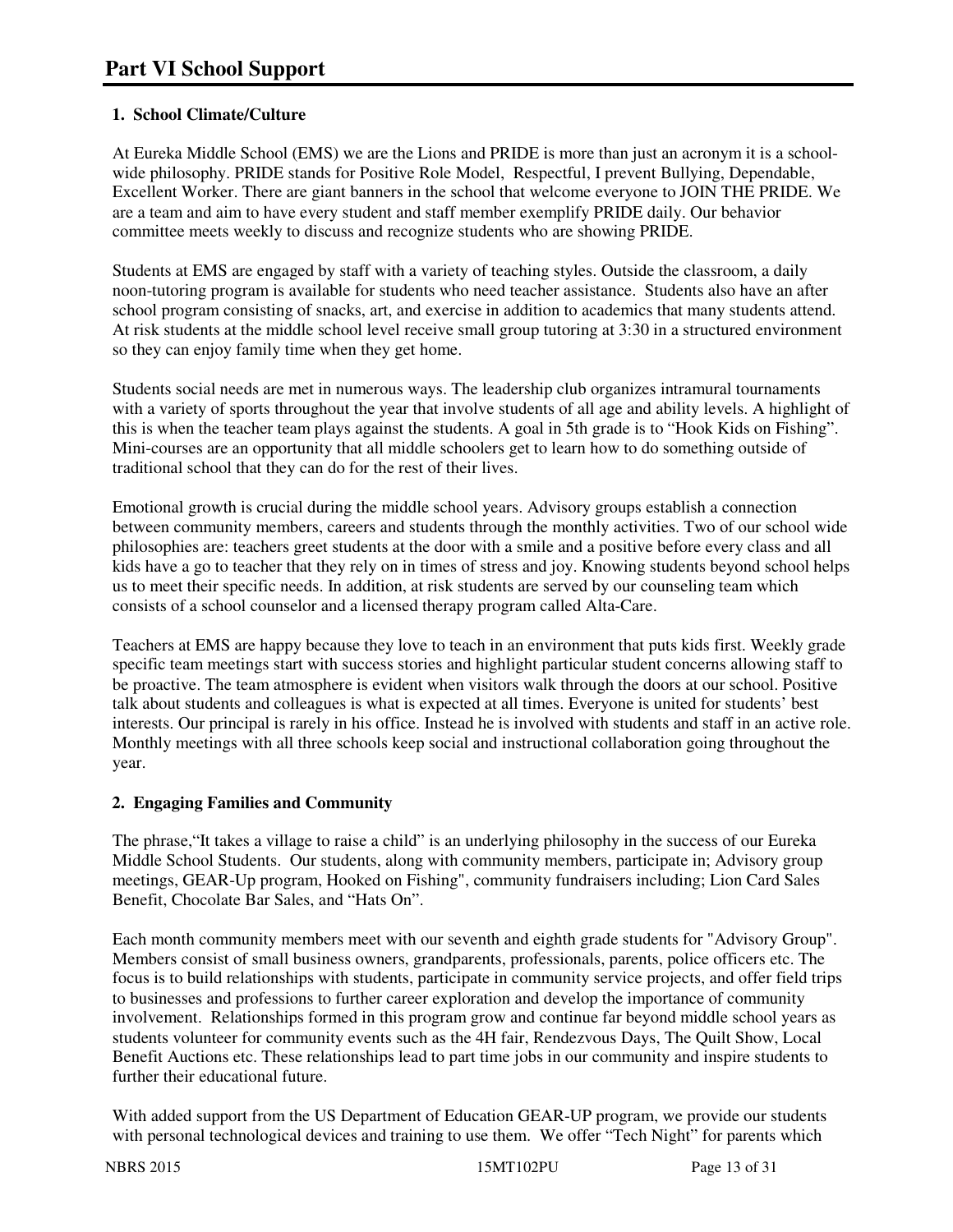serves as a continuum of support for our students at home. We provide field trips to community colleges, four year universities, and our regional hospital where students receive first hand experience in the healthcare profession. We offer After School Tutoring, Guided Studies classes, and High School Prep classes to further educational skills and future success.

Our "Hooked on Fishing not on Drugs Program" involves over 20 community members, grandparent and parent volunteers, and US Forest Service members teaching our students about ecology and biology. It encourages kids; to be actively involved in the outdoors, make smarter healthier choices when choosing activities to participate in, and inspires many to further their education in the fields of science.

Our Lion Card Sales, Chocolate sales and other community focused activities raise money to support our students ability to participate in activities that generally are unaffordable such as our fully funded four day Montana History Trip Tour which focuses on the history and pride of our state.

Statistically speaking, students who become involved in community continue to work together in our community to be successful contributors to society. Our programs emphasize these philosophies and the results are clear that they are making a difference in the success of our students.

#### **3. Professional Development**

Eureka Middle School's professional development philosophy began with the development of a calendar that allowed more teacher time for learning. Eureka schools adopted a calendar that decreased student days by ten and added those days to professional development. These days were given to the professional development committee who designed a multi-faceted approach to reaching District goals, specifically increasing academic achievement in all curricular areas, and incorporating technology into all content areas. Assessment of these goals would be evaluated by Middle School staff as seeing an increase in freshman level success in math, an increase in college writing readiness, and one hundred percent computer usage in students by the end of eighth grade.

Increase in academic achievement focused around writing and math. Multiple teacher training's in Step up to Writing followed by expectations that all teachers are writing teachers and have writing assignments that increase our writing scores as shown in our MontCAS and MAP testing data. Incorporation of MyMath, supplemented with, in-service in Math Play which differentiates math instruction has increased the number of eighth grade students passing algebra and has decreased the failure rate for the rest when taking freshman algebra. Adding EdReady Math in the 20015-16 school year will continue to differentiate math classes by allowing individuated pacing and hopefully continue the success rate improvement.

Incorporation of technology into all content areas began with individually assessing each teacher's knowledge and placing them in similar cohorts. Outside instruction was taught and funded through NEWSLATE competitive grant. An on-staff technology curriculum specialist position was developed for continuous follow-up and individualized tutoring. The curriculum specialist was tasked with instruction as well as demonstration of classroom applications.

Success in this is evidenced every spring as teachers across Montana come to our in-service we offer through GoogleFest. Quantitative student data that supports this goal is difficult but qualitatively we can assure that all Eureka Middle Schools graduates have the technology skills to be successful in High School, College, and career readiness.

#### **4. School Leadership**

 Eureka Public Schools is made up of three schools on one campus. We have Eureka Elementary, Eureka Middle School and Lincoln County High School. Our Administration team is made up of three principals and one superintendent. Our team meets weekly to discuss the overall vision of the district. This continual contact allows us to focus on our seven district goals and keep modifying programs to ensure we are meeting our goals. We have a wide range of goals that focus on all areas of the educational process,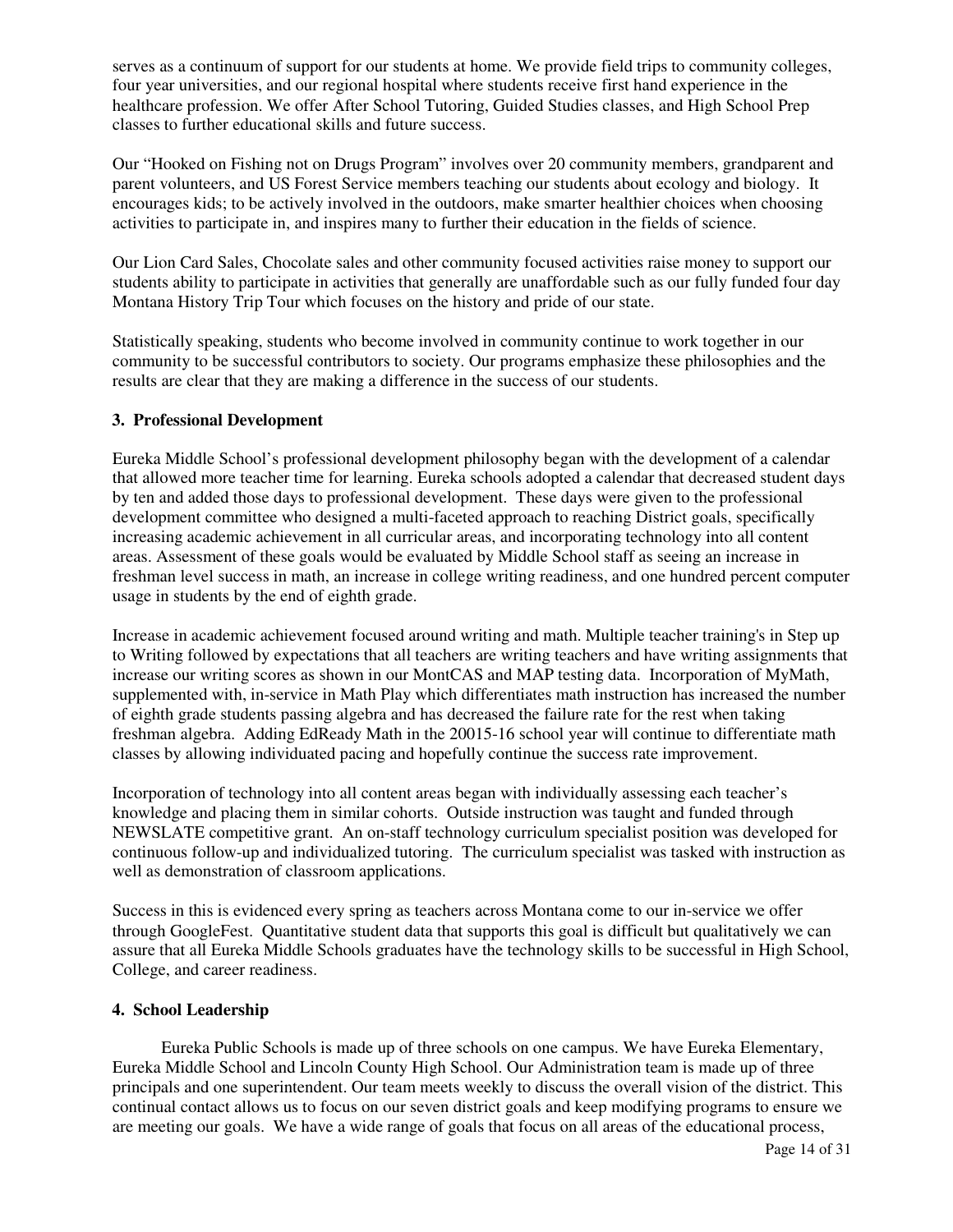ranging from academics, activities, facilities, community involvement, and learning environment. Our administration team is committed to providing students, teachers and families with the resources they need to be successful in the classroom and beyond. Eureka public schools has a very committed staff, our teachers and administration are committed to the long term success of our community. This is obvious when you look at the longevity of our staff, many teachers have successfully taught in our district for over 20 years. Additionally our administrative team has been working together for seven years. Our team works very hard to ensure success in our schools and the long term commitment is key to that success. Our school leadership works together to target areas of need and address them. We have written several grants to assist our school in reaching our goals. One of the biggest grants secured was the Gear Up grant. This grant has allowed our team to broaden our offerings and better prepare our students for post secondary education. We have also written and received several other smaller grants. Our leadership utilizes the funding we receive from all areas to specifically target what is important to our students. We have struggled as a community with declining enrollment, however, our schools continue to add programs to serve our kids better. This is a direct reflection of our staff and leadership and the emphasis placed on student needs and putting the funding in the appropriate places. Our school is student centered in every way, every goal that is set is directly tied to student needs. This allows us to achieve our ultimate goal of making gains with each student each day.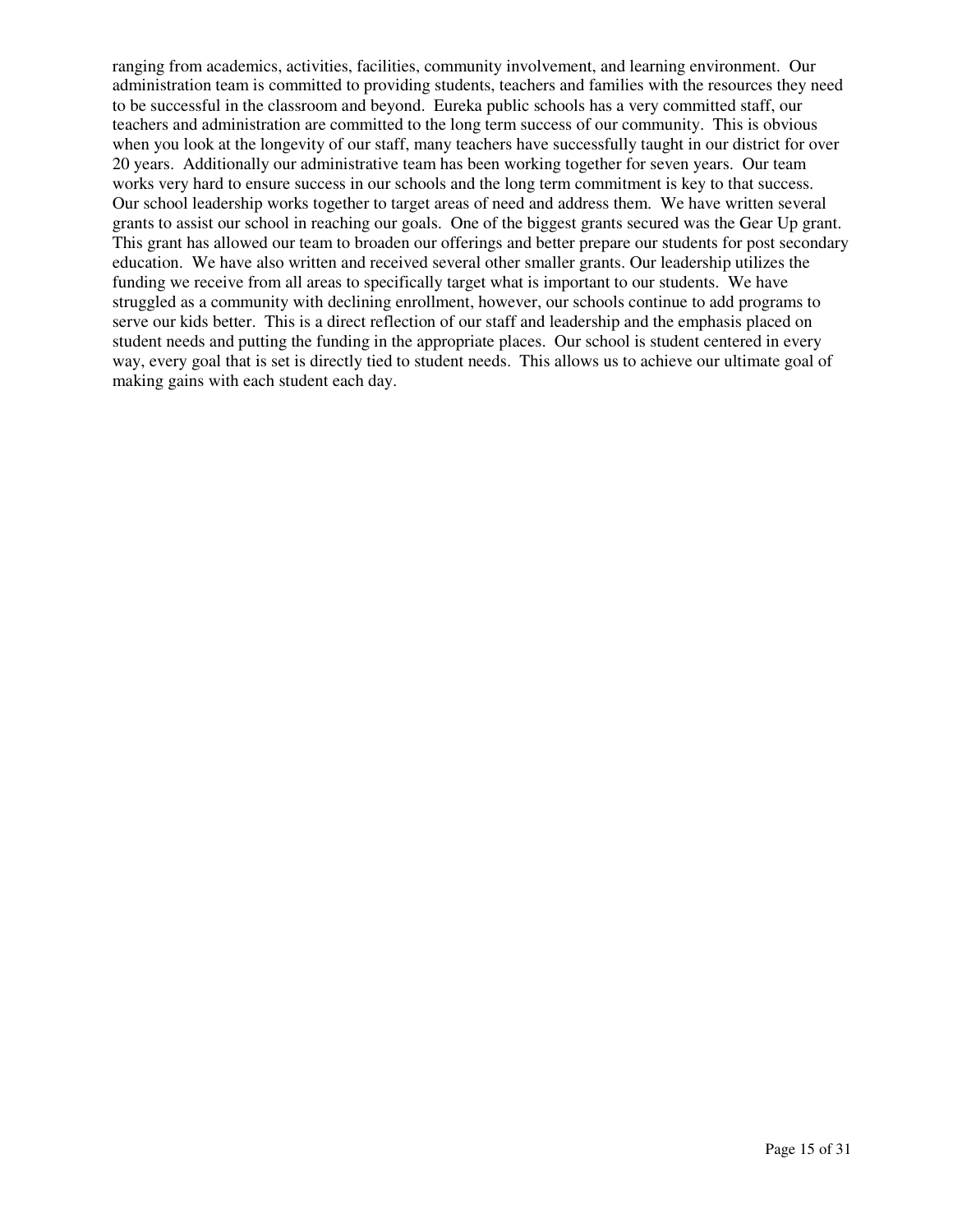# **PART VIII - ASSESSMENT RESULTS**

| <b>Subject: Math</b>                | <b>Test: MontCAS</b>                  |
|-------------------------------------|---------------------------------------|
| <b>All Students Tested/Grade: 5</b> | <b>Edition/Publication Year: 2009</b> |
| <b>Publisher:</b>                   |                                       |

| School Year                             | 2012-2013      | 2011-2012    | 2010-2011      | 2009-2010 | 2008-2009      |
|-----------------------------------------|----------------|--------------|----------------|-----------|----------------|
| Testing month                           | Mar            | Mar          | Mar            | Mar       | Mar            |
| <b>SCHOOL SCORES*</b>                   |                |              |                |           |                |
| Proficient and above                    | 71             | 67           | 71             | 58        | 61             |
| Advanced                                | 28             | 27           | 34             | 24        | 28             |
| Number of students tested               | 56             | 45           | 51             | 58        | 51             |
| Percent of total students tested        | 100            | 100          | 100            | 100       | 100            |
| Number of students tested with          |                |              |                |           |                |
| alternative assessment                  |                |              |                |           |                |
| $\overline{\%}$ of students tested with | $\overline{0}$ | $\mathbf{0}$ | $\overline{4}$ | $\theta$  | $\overline{2}$ |
| alternative assessment                  |                |              |                |           |                |
| <b>SUBGROUP SCORES</b>                  |                |              |                |           |                |
| 1. Free and Reduced-Price               |                |              |                |           |                |
| Meals/Socio-Economic/                   |                |              |                |           |                |
| <b>Disadvantaged Students</b>           |                |              |                |           |                |
| Proficient and above                    | 62             | 65           | 67             | 40        | 33             |
| Advanced                                | 12             | 23           | 31             | 17        | $\overline{7}$ |
| Number of students tested               | 32             | 28           | 34             | 30        | 40             |
| 2. Students receiving Special           |                |              |                |           |                |
| <b>Education</b>                        |                |              |                |           |                |
| Proficient and above                    |                |              |                |           |                |
| Advanced                                |                |              |                |           |                |
| Number of students tested               |                |              |                |           |                |
| 3. English Language Learner             |                |              |                |           |                |
| <b>Students</b>                         |                |              |                |           |                |
| Proficient and above                    |                |              |                |           |                |
| Advanced                                |                |              |                |           |                |
| Number of students tested               |                |              |                |           |                |
| 4. Hispanic or Latino                   |                |              |                |           |                |
| <b>Students</b>                         |                |              |                |           |                |
| Proficient and above                    |                |              |                |           |                |
| Advanced                                |                |              |                |           |                |
| Number of students tested               |                |              |                |           |                |
| 5. African-American                     |                |              |                |           |                |
| <b>Students</b>                         |                |              |                |           |                |
| Proficient and above                    |                |              |                |           |                |
| Advanced                                |                |              |                |           |                |
| Number of students tested               |                |              |                |           |                |
| <b>6. Asian Students</b>                |                |              |                |           |                |
| Proficient and above                    |                |              |                |           |                |
| Advanced                                |                |              |                |           |                |
| Number of students tested               |                |              |                |           |                |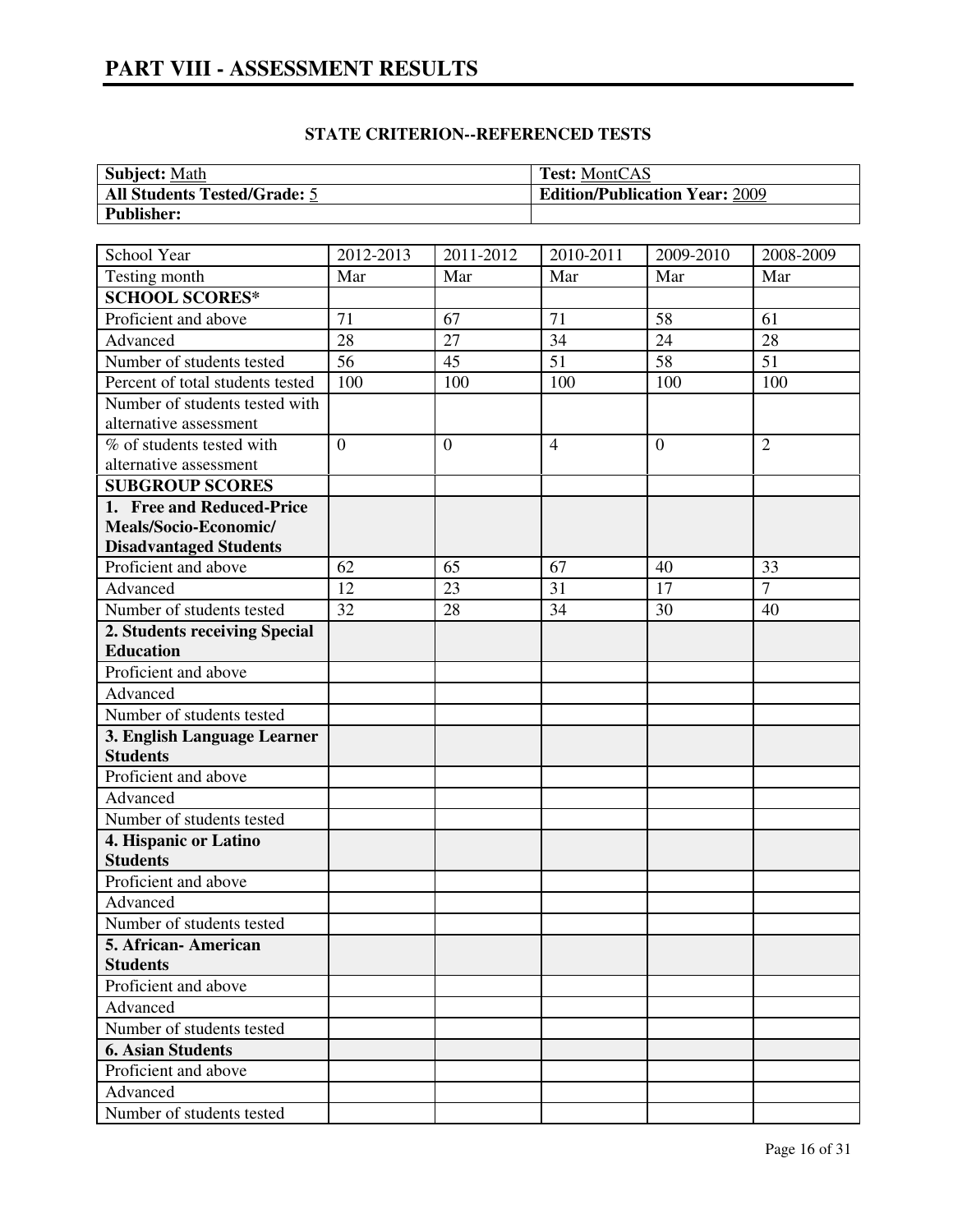| School Year                      | 2012-2013 | 2011-2012 | 2010-2011 | 2009-2010 | 2008-2009 |
|----------------------------------|-----------|-----------|-----------|-----------|-----------|
| 7. American Indian or            |           |           |           |           |           |
| <b>Alaska Native Students</b>    |           |           |           |           |           |
| Proficient and above             |           |           |           |           |           |
| Advanced                         |           |           |           |           |           |
| Number of students tested        |           |           |           |           |           |
| 8. Native Hawaiian or other      |           |           |           |           |           |
| <b>Pacific Islander Students</b> |           |           |           |           |           |
| Proficient and above             |           |           |           |           |           |
| Advanced                         |           |           |           |           |           |
| Number of students tested        |           |           |           |           |           |
| 9. White Students                |           |           |           |           |           |
| Proficient and above             | 68        | 71        | 72        | 58        | 76        |
| Advanced                         | 26        | 26        | 35        | 25        | 16        |
| Number of students tested        | 48        | 40        | 48        | 55        | 47        |
| 10. Two or More Races            |           |           |           |           |           |
| identified Students              |           |           |           |           |           |
| Proficient and above             |           |           |           |           |           |
| Advanced                         |           |           |           |           |           |
| Number of students tested        |           |           |           |           |           |
| 11. Other 1: Other 1             |           |           |           |           |           |
| Proficient and above             |           |           |           |           |           |
| Advanced                         |           |           |           |           |           |
| Number of students tested        |           |           |           |           |           |
| 12. Other 2: Other 2             |           |           |           |           |           |
| Proficient and above             |           |           |           |           |           |
| Advanced                         |           |           |           |           |           |
| Number of students tested        |           |           |           |           |           |
| 13. Other 3: Other 3             |           |           |           |           |           |
| Proficient and above             |           |           |           |           |           |
| Advanced                         |           |           |           |           |           |
| Number of students tested        |           |           |           |           |           |

**NOTES:**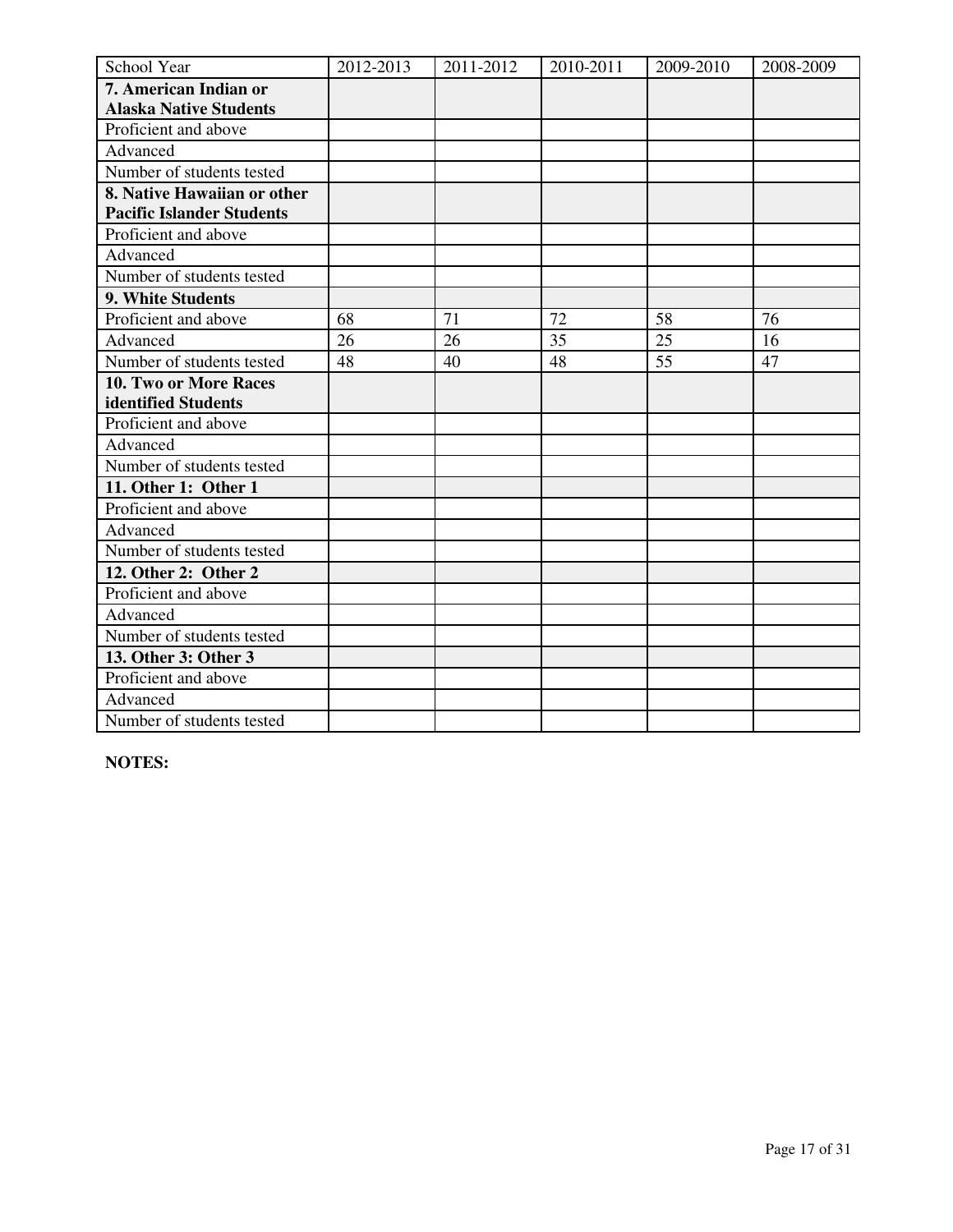| <b>Subject: Math</b>                | <b>Test:</b> MontCAS                  |
|-------------------------------------|---------------------------------------|
| <b>All Students Tested/Grade: 6</b> | <b>Edition/Publication Year: 2009</b> |
| <b>Publisher:</b>                   |                                       |

| School Year                      | 2012-2013      | 2011-2012      | 2010-2011       | 2009-2010       | 2008-2009        |
|----------------------------------|----------------|----------------|-----------------|-----------------|------------------|
| Testing month                    | Mar            | Mar            | Mar             | Mar             | Mar              |
| <b>SCHOOL SCORES*</b>            |                |                |                 |                 |                  |
| Proficient and above             | 52             | 63             | 61              | 60              | 62               |
| Advanced                         | 18             | 25             | 30              | 21              | 26               |
| Number of students tested        | 47             | 49             | $\overline{52}$ | $\overline{56}$ | $\overline{57}$  |
| Percent of total students tested | 100            | 100            | 100             | 100             | 100              |
| Number of students tested with   |                |                |                 |                 |                  |
| alternative assessment           |                |                |                 |                 |                  |
| % of students tested with        | $\overline{0}$ | $\overline{4}$ | $\overline{2}$  | $\overline{2}$  | $\boldsymbol{0}$ |
| alternative assessment           |                |                |                 |                 |                  |
| <b>SUBGROUP SCORES</b>           |                |                |                 |                 |                  |
| 1. Free and Reduced-Price        |                |                |                 |                 |                  |
| Meals/Socio-Economic/            |                |                |                 |                 |                  |
| <b>Disadvantaged Students</b>    |                |                |                 |                 |                  |
| Proficient and above             | 50             | 64             | 59              | 60              | 27               |
| Advanced                         | 21             | 22             | 22              | 23              | 19               |
| Number of students tested        | 31             | 35             | 29              | 38              | 31               |
| 2. Students receiving Special    |                |                |                 |                 |                  |
| <b>Education</b>                 |                |                |                 |                 |                  |
| Proficient and above             |                |                |                 |                 |                  |
| Advanced                         |                |                |                 |                 |                  |
| Number of students tested        |                |                |                 |                 |                  |
| 3. English Language Learner      |                |                |                 |                 |                  |
| <b>Students</b>                  |                |                |                 |                 |                  |
| Proficient and above             |                |                |                 |                 |                  |
| Advanced                         |                |                |                 |                 |                  |
| Number of students tested        |                |                |                 |                 |                  |
| 4. Hispanic or Latino            |                |                |                 |                 |                  |
| <b>Students</b>                  |                |                |                 |                 |                  |
| Proficient and above             |                |                |                 |                 |                  |
| Advanced                         |                |                |                 |                 |                  |
| Number of students tested        |                |                |                 |                 |                  |
| 5. African-American              |                |                |                 |                 |                  |
| <b>Students</b>                  |                |                |                 |                 |                  |
| Proficient and above             |                |                |                 |                 |                  |
| Advanced                         |                |                |                 |                 |                  |
| Number of students tested        |                |                |                 |                 |                  |
| <b>6. Asian Students</b>         |                |                |                 |                 |                  |
| Proficient and above             |                |                |                 |                 |                  |
| Advanced                         |                |                |                 |                 |                  |
| Number of students tested        |                |                |                 |                 |                  |
| 7. American Indian or            |                |                |                 |                 |                  |
| <b>Alaska Native Students</b>    |                |                |                 |                 |                  |
| Proficient and above             |                |                |                 |                 |                  |
| Advanced                         |                |                |                 |                 |                  |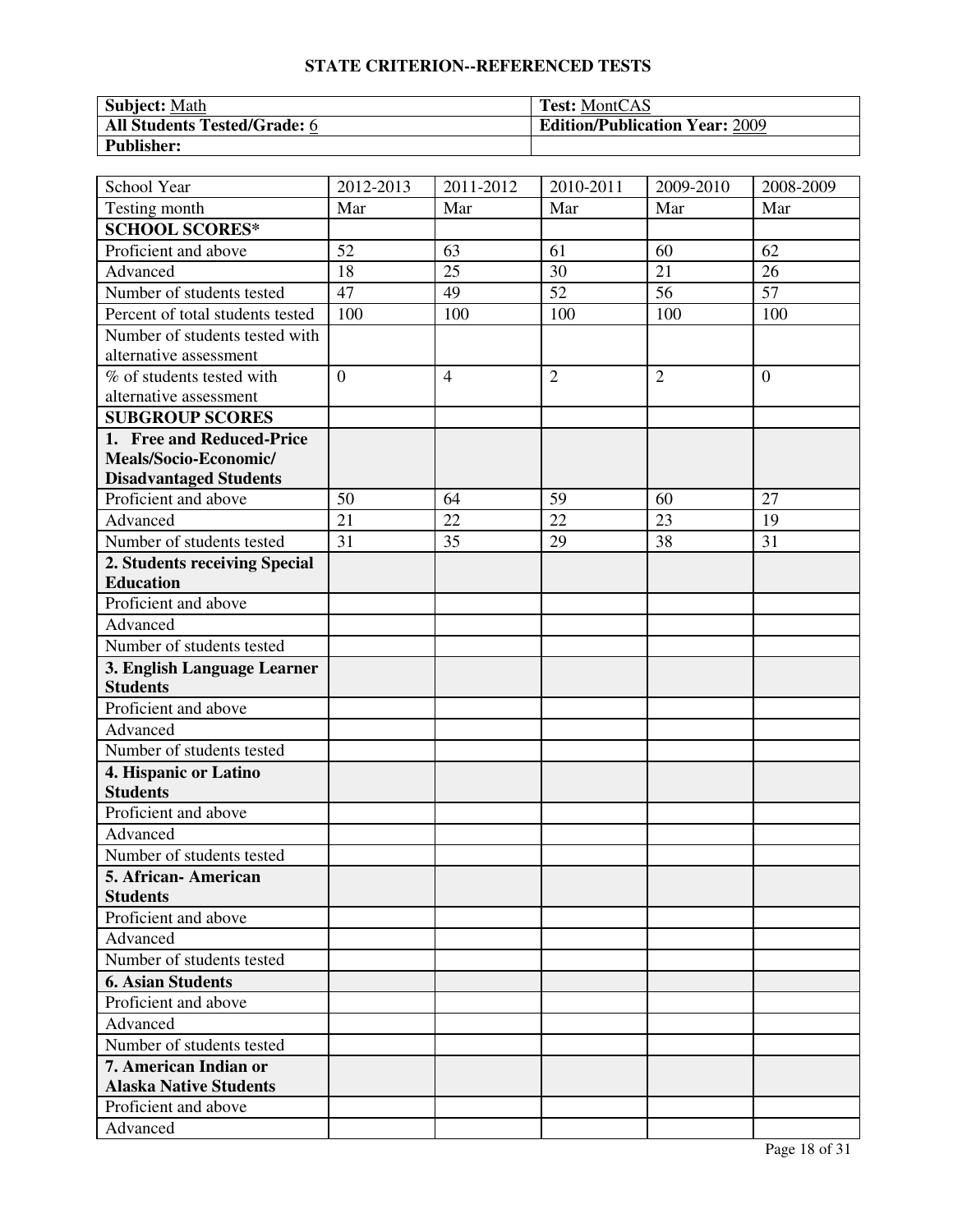| School Year                      | 2012-2013 | 2011-2012 | 2010-2011 | 2009-2010 | 2008-2009 |
|----------------------------------|-----------|-----------|-----------|-----------|-----------|
| Number of students tested        |           |           |           |           |           |
| 8. Native Hawaiian or other      |           |           |           |           |           |
| <b>Pacific Islander Students</b> |           |           |           |           |           |
| Proficient and above             |           |           |           |           |           |
| Advanced                         |           |           |           |           |           |
| Number of students tested        |           |           |           |           |           |
| 9. White Students                |           |           |           |           |           |
| Proficient and above             | 53        | 65        | 61        | 62        | 65        |
| Advanced                         | 16        | 25        | 30        | 23        | 28        |
| Number of students tested        | 41        | 45        | 52        | 53        | 53        |
| 10. Two or More Races            |           |           |           |           |           |
| identified Students              |           |           |           |           |           |
| Proficient and above             |           |           |           |           |           |
| Advanced                         |           |           |           |           |           |
| Number of students tested        |           |           |           |           |           |
| 11. Other 1: Other 1             |           |           |           |           |           |
| Proficient and above             |           |           |           |           |           |
| Advanced                         |           |           |           |           |           |
| Number of students tested        |           |           |           |           |           |
| 12. Other 2: Other 2             |           |           |           |           |           |
| Proficient and above             |           |           |           |           |           |
| Advanced                         |           |           |           |           |           |
| Number of students tested        |           |           |           |           |           |
| 13. Other 3: Other 3             |           |           |           |           |           |
| Proficient and above             |           |           |           |           |           |
| Advanced                         |           |           |           |           |           |
| Number of students tested        |           |           |           |           |           |

**NOTES:**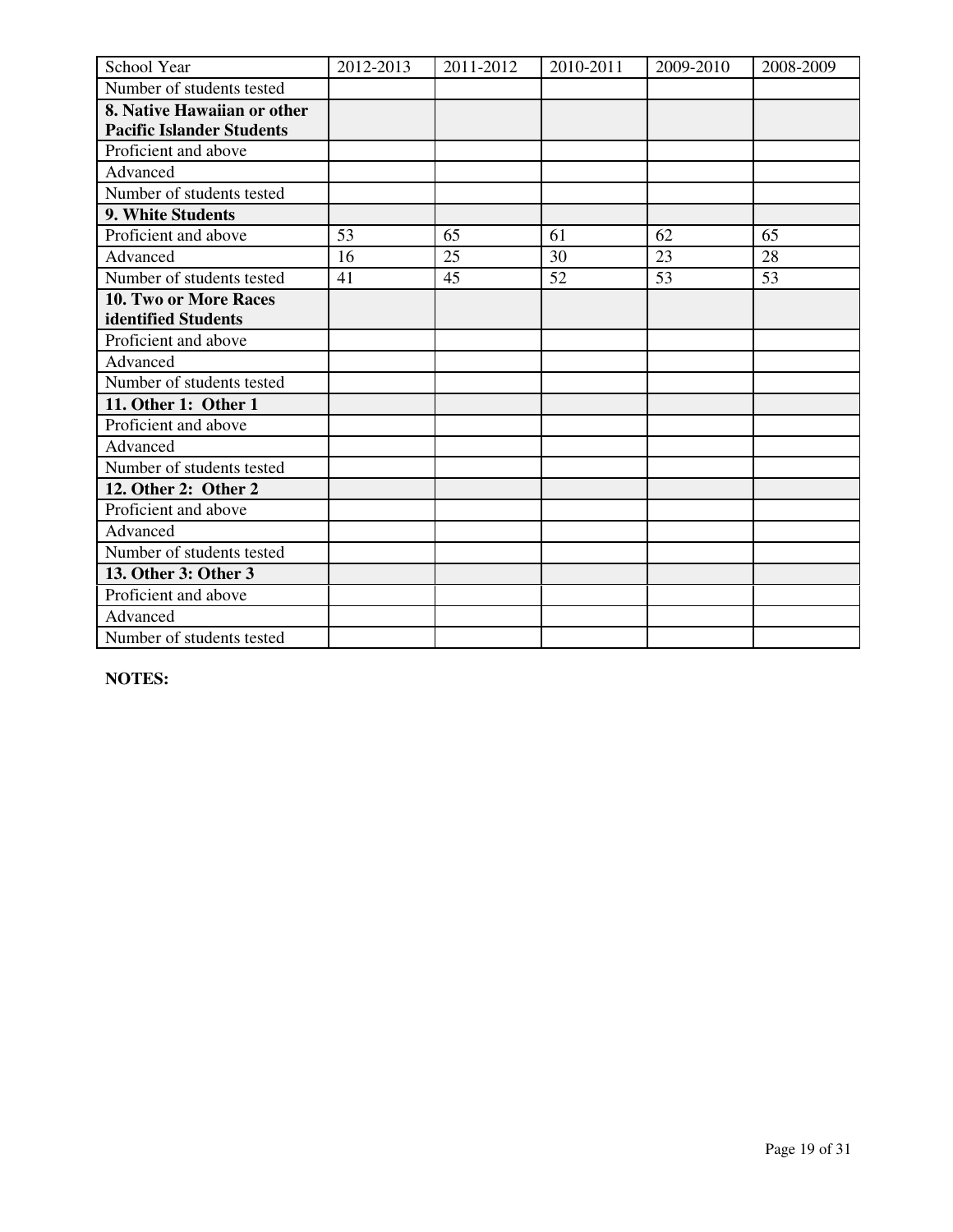| <b>Subject: Math</b>                | <b>Test:</b> MontCAS                  |
|-------------------------------------|---------------------------------------|
| <b>All Students Tested/Grade: 7</b> | <b>Edition/Publication Year: 2009</b> |
| <b>Publisher:</b>                   |                                       |

| School Year                      | 2012-2013       | 2011-2012      | 2010-2011        | $2009 - 2010$   | 2008-2009       |
|----------------------------------|-----------------|----------------|------------------|-----------------|-----------------|
| Testing month                    | Mar             | Mar            | Mar              | Mar             | Mar             |
| <b>SCHOOL SCORES*</b>            |                 |                |                  |                 |                 |
| Proficient and above             | 79              | 70             | 61               | 79              | 48              |
| Advanced                         | 28              | 33             | 29               | 31              | 29              |
| Number of students tested        | $\overline{55}$ | 48             | $\overline{53}$  | $\overline{56}$ | $\overline{65}$ |
| Percent of total students tested | 100             | 100            | 100              | 100             | 100             |
| Number of students tested with   |                 |                |                  |                 |                 |
| alternative assessment           |                 |                |                  |                 |                 |
| % of students tested with        | $\overline{4}$  | $\overline{2}$ | $\boldsymbol{0}$ | $\theta$        | $\overline{0}$  |
| alternative assessment           |                 |                |                  |                 |                 |
| <b>SUBGROUP SCORES</b>           |                 |                |                  |                 |                 |
| 1. Free and Reduced-Price        |                 |                |                  |                 |                 |
| Meals/Socio-Economic/            |                 |                |                  |                 |                 |
| <b>Disadvantaged Students</b>    |                 |                |                  |                 |                 |
| Proficient and above             | 82              | 63             | 62               | 79              | 6               |
| Advanced                         | 23              | 25             | 23               | 33              | 6               |
| Number of students tested        | 37              | 24             | 37               | 32              | 34              |
| 2. Students receiving Special    |                 |                |                  |                 |                 |
| <b>Education</b>                 |                 |                |                  |                 |                 |
| Proficient and above             |                 |                |                  |                 |                 |
| Advanced                         |                 |                |                  |                 |                 |
| Number of students tested        |                 |                |                  |                 |                 |
| 3. English Language Learner      |                 |                |                  |                 |                 |
| <b>Students</b>                  |                 |                |                  |                 |                 |
| Proficient and above             |                 |                |                  |                 |                 |
| Advanced                         |                 |                |                  |                 |                 |
| Number of students tested        |                 |                |                  |                 |                 |
| 4. Hispanic or Latino            |                 |                |                  |                 |                 |
| <b>Students</b>                  |                 |                |                  |                 |                 |
| Proficient and above             |                 |                |                  |                 |                 |
| Advanced                         |                 |                |                  |                 |                 |
| Number of students tested        |                 |                |                  |                 |                 |
| 5. African - American            |                 |                |                  |                 |                 |
| <b>Students</b>                  |                 |                |                  |                 |                 |
| Proficient and above             |                 |                |                  |                 |                 |
| Advanced                         |                 |                |                  |                 |                 |
| Number of students tested        |                 |                |                  |                 |                 |
| <b>6. Asian Students</b>         |                 |                |                  |                 |                 |
| Proficient and above             |                 |                |                  |                 |                 |
| Advanced                         |                 |                |                  |                 |                 |
| Number of students tested        |                 |                |                  |                 |                 |
| 7. American Indian or            |                 |                |                  |                 |                 |
| <b>Alaska Native Students</b>    |                 |                |                  |                 |                 |
| Proficient and above             |                 |                |                  |                 |                 |
| Advanced                         |                 |                |                  |                 |                 |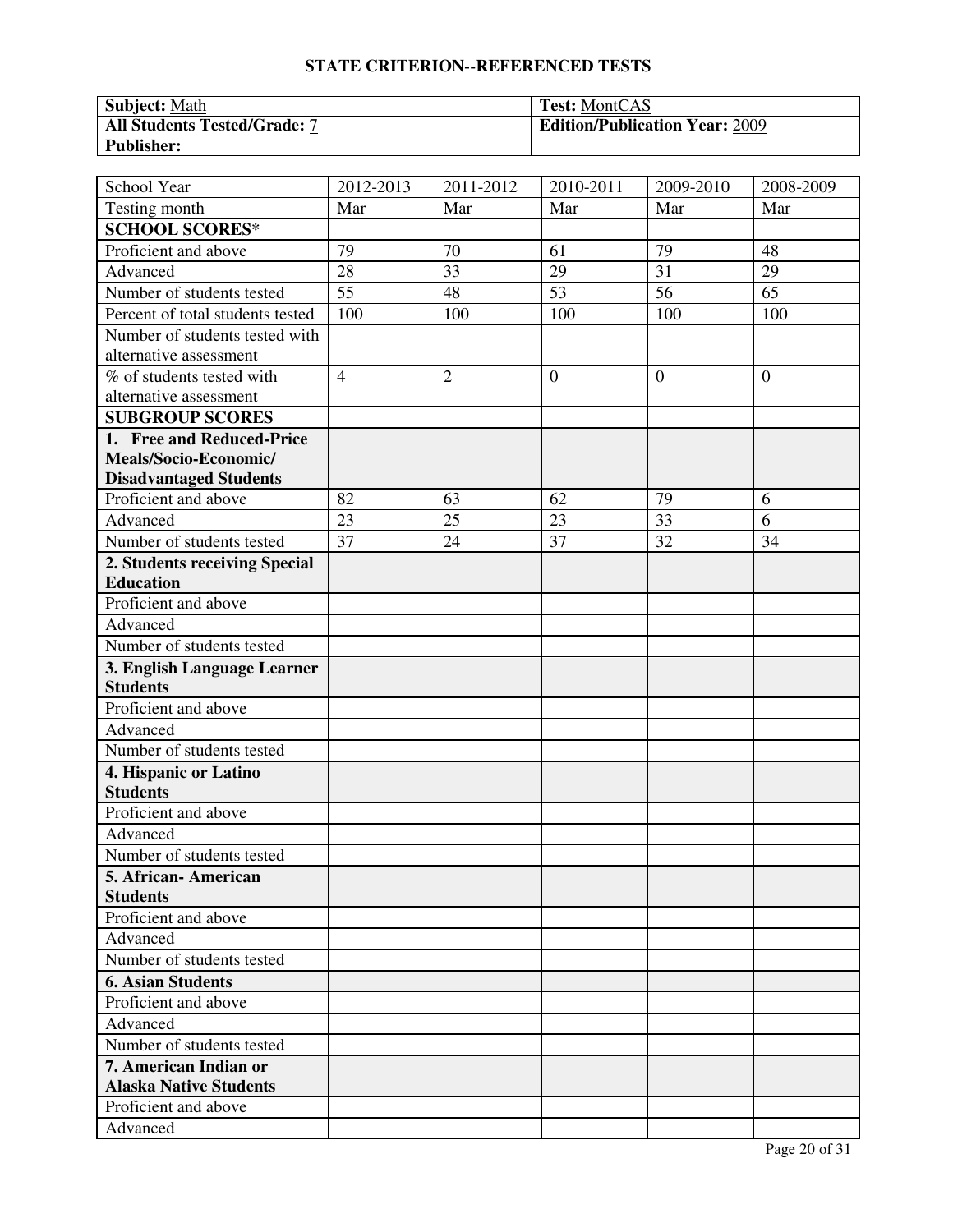| School Year                      | 2012-2013 | 2011-2012 | 2010-2011 | 2009-2010 | 2008-2009 |
|----------------------------------|-----------|-----------|-----------|-----------|-----------|
| Number of students tested        |           |           |           |           |           |
| 8. Native Hawaiian or other      |           |           |           |           |           |
| <b>Pacific Islander Students</b> |           |           |           |           |           |
| Proficient and above             |           |           |           |           |           |
| Advanced                         |           |           |           |           |           |
| Number of students tested        |           |           |           |           |           |
| 9. White Students                |           |           |           |           |           |
| Proficient and above             | 78        | 74        | 62        | 81        | 49        |
| Advanced                         | 28        | 36        | 30        | 33        | 31        |
| Number of students tested        | 47        | 46        | 50        | 53        | 57        |
| 10. Two or More Races            |           |           |           |           |           |
| identified Students              |           |           |           |           |           |
| Proficient and above             |           |           |           |           |           |
| Advanced                         |           |           |           |           |           |
| Number of students tested        |           |           |           |           |           |
| 11. Other 1: Other 1             |           |           |           |           |           |
| Proficient and above             |           |           |           |           |           |
| Advanced                         |           |           |           |           |           |
| Number of students tested        |           |           |           |           |           |
| 12. Other 2: Other 2             |           |           |           |           |           |
| Proficient and above             |           |           |           |           |           |
| Advanced                         |           |           |           |           |           |
| Number of students tested        |           |           |           |           |           |
| 13. Other 3: Other 3             |           |           |           |           |           |
| Proficient and above             |           |           |           |           |           |
| Advanced                         |           |           |           |           |           |
| Number of students tested        |           |           |           |           |           |

**NOTES:** In 2012-2013 we had two high needs Special Education students, their IEP indicated they needed alternative testing.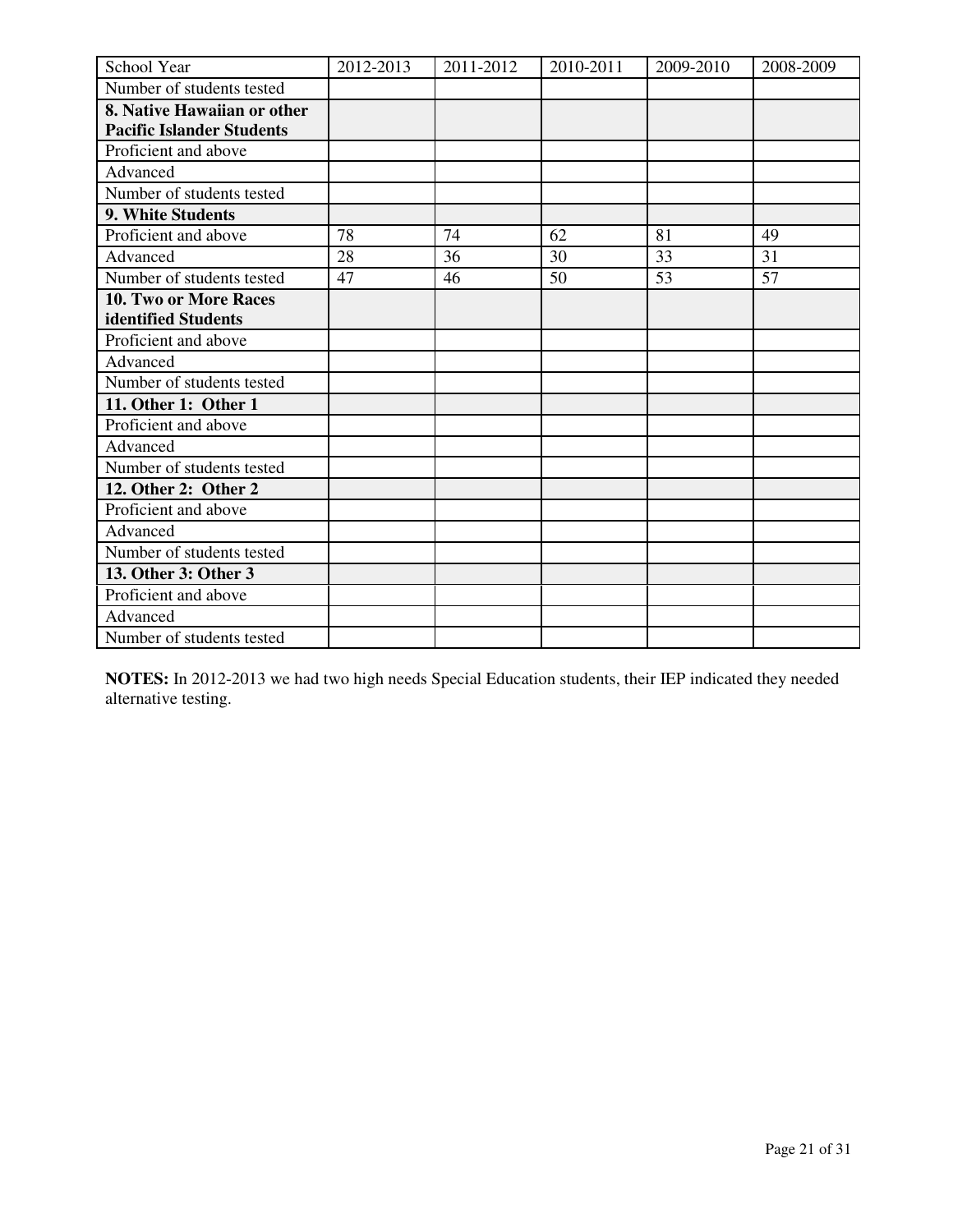| <b>Subject: Math</b>                | <b>Test:</b> MontCAS                  |
|-------------------------------------|---------------------------------------|
| <b>All Students Tested/Grade: 8</b> | <b>Edition/Publication Year: 2009</b> |
| <b>Publisher:</b>                   |                                       |

| School Year                                            | 2012-2013       | 2011-2012       | 2010-2011        | $2009 - 2010$ | 2008-2009    |
|--------------------------------------------------------|-----------------|-----------------|------------------|---------------|--------------|
| Testing month                                          | Mar             | Mar             | Mar              | Mar           | Mar          |
| <b>SCHOOL SCORES*</b>                                  |                 |                 |                  |               |              |
| Proficient and above                                   | 57              | 56              | 69               | 61            | 49           |
| Advanced                                               | 25              | 25              | 28               | 28            | 13           |
| Number of students tested                              | $\overline{53}$ | $\overline{52}$ | 65               | 64            | 64           |
| Percent of total students tested                       | 100             | 100             | 100              | 100           | 100          |
| Number of students tested with                         |                 |                 |                  |               |              |
| alternative assessment                                 |                 |                 |                  |               |              |
| % of students tested with                              | $\mathbf{1}$    | $\mathbf{0}$    | $\boldsymbol{0}$ | $\theta$      | $\mathbf{1}$ |
| alternative assessment                                 |                 |                 |                  |               |              |
| <b>SUBGROUP SCORES</b>                                 |                 |                 |                  |               |              |
| 1. Free and Reduced-Price                              |                 |                 |                  |               |              |
| Meals/Socio-Economic/                                  |                 |                 |                  |               |              |
| <b>Disadvantaged Students</b>                          |                 |                 |                  |               |              |
| Proficient and above                                   | 53              | 53              | 60               | 47            | 12           |
| Advanced                                               | 18              | 18              | 21               | 25            | 6            |
| Number of students tested                              | $\overline{25}$ | 35              | 39               | 31            | 31           |
| 2. Students receiving Special                          |                 |                 |                  |               |              |
| <b>Education</b>                                       |                 |                 |                  |               |              |
| Proficient and above                                   |                 |                 |                  |               |              |
| Advanced                                               |                 |                 |                  |               |              |
| Number of students tested                              |                 |                 |                  |               |              |
| 3. English Language Learner                            |                 |                 |                  |               |              |
| <b>Students</b>                                        |                 |                 |                  |               |              |
| Proficient and above                                   |                 |                 |                  |               |              |
| Advanced                                               |                 |                 |                  |               |              |
| Number of students tested                              |                 |                 |                  |               |              |
| 4. Hispanic or Latino                                  |                 |                 |                  |               |              |
| <b>Students</b>                                        |                 |                 |                  |               |              |
| Proficient and above                                   |                 |                 |                  |               |              |
| Advanced                                               |                 |                 |                  |               |              |
| Number of students tested                              |                 |                 |                  |               |              |
| 5. African-American                                    |                 |                 |                  |               |              |
| <b>Students</b>                                        |                 |                 |                  |               |              |
| Proficient and above                                   |                 |                 |                  |               |              |
| Advanced                                               |                 |                 |                  |               |              |
| Number of students tested                              |                 |                 |                  |               |              |
| <b>6. Asian Students</b>                               |                 |                 |                  |               |              |
| Proficient and above                                   |                 |                 |                  |               |              |
| Advanced                                               |                 |                 |                  |               |              |
| Number of students tested                              |                 |                 |                  |               |              |
| 7. American Indian or<br><b>Alaska Native Students</b> |                 |                 |                  |               |              |
| Proficient and above                                   |                 |                 |                  |               |              |
| Advanced                                               |                 |                 |                  |               |              |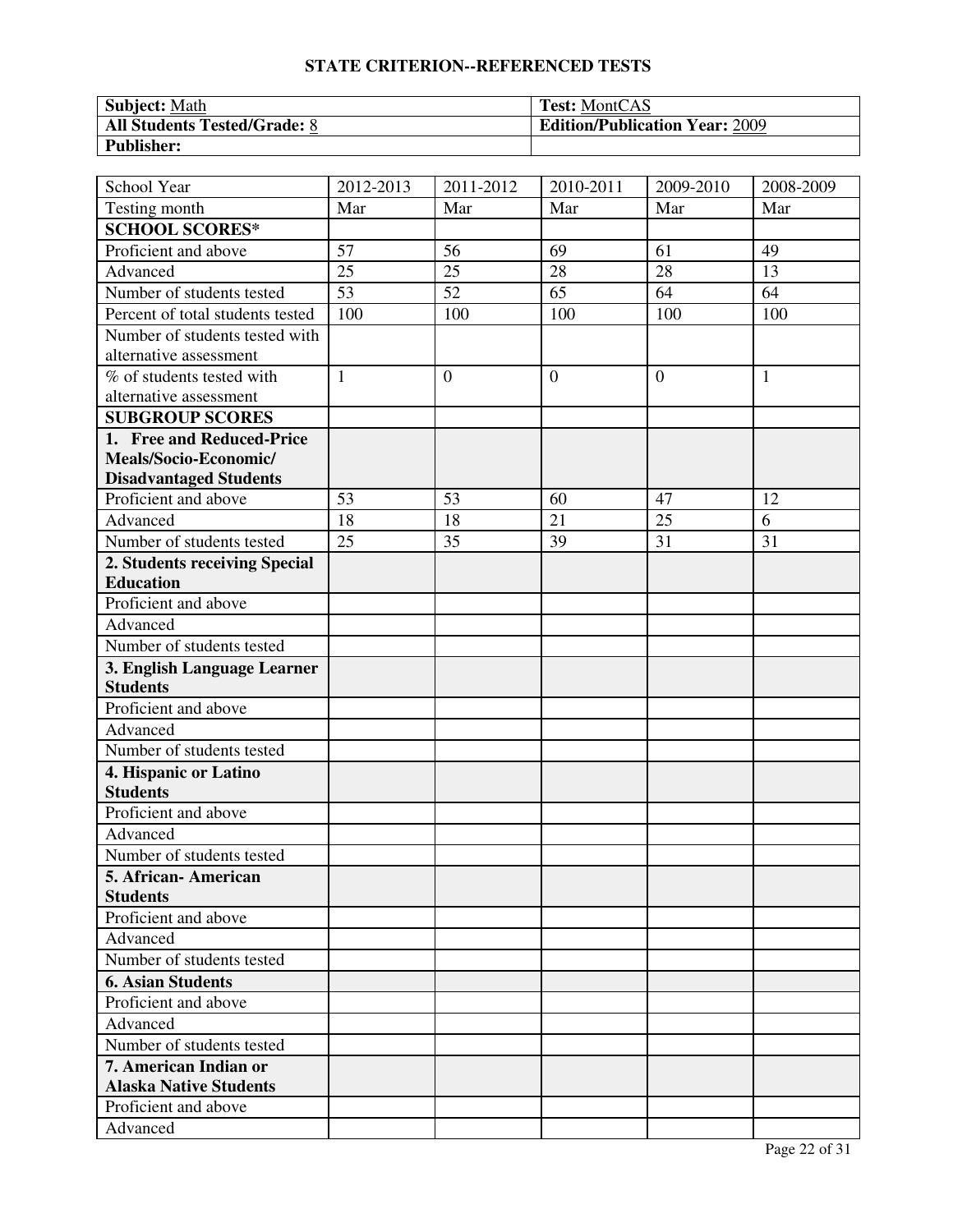| School Year                      | 2012-2013 | 2011-2012 | 2010-2011 | 2009-2010 | 2008-2009 |
|----------------------------------|-----------|-----------|-----------|-----------|-----------|
| Number of students tested        |           |           |           |           |           |
| 8. Native Hawaiian or other      |           |           |           |           |           |
| <b>Pacific Islander Students</b> |           |           |           |           |           |
| Proficient and above             |           |           |           |           |           |
| Advanced                         |           |           |           |           |           |
| Number of students tested        |           |           |           |           |           |
| 9. White Students                |           |           |           |           |           |
| Proficient and above             | 60        | 58        | 75        | 64        | 55        |
| Advanced                         | 26        | 25        | 31        | 30        | 15        |
| Number of students tested        | 51        | 49        | 58        | 58        | 57        |
| 10. Two or More Races            |           |           |           |           |           |
| identified Students              |           |           |           |           |           |
| Proficient and above             |           |           |           |           |           |
| Advanced                         |           |           |           |           |           |
| Number of students tested        |           |           |           |           |           |
| 11. Other 1: Other 1             |           |           |           |           |           |
| Proficient and above             |           |           |           |           |           |
| Advanced                         |           |           |           |           |           |
| Number of students tested        |           |           |           |           |           |
| 12. Other 2: Other 2             |           |           |           |           |           |
| Proficient and above             |           |           |           |           |           |
| Advanced                         |           |           |           |           |           |
| Number of students tested        |           |           |           |           |           |
| 13. Other 3: Other 3             |           |           |           |           |           |
| Proficient and above             |           |           |           |           |           |
| Advanced                         |           |           |           |           |           |
| Number of students tested        |           |           |           |           |           |

**NOTES:**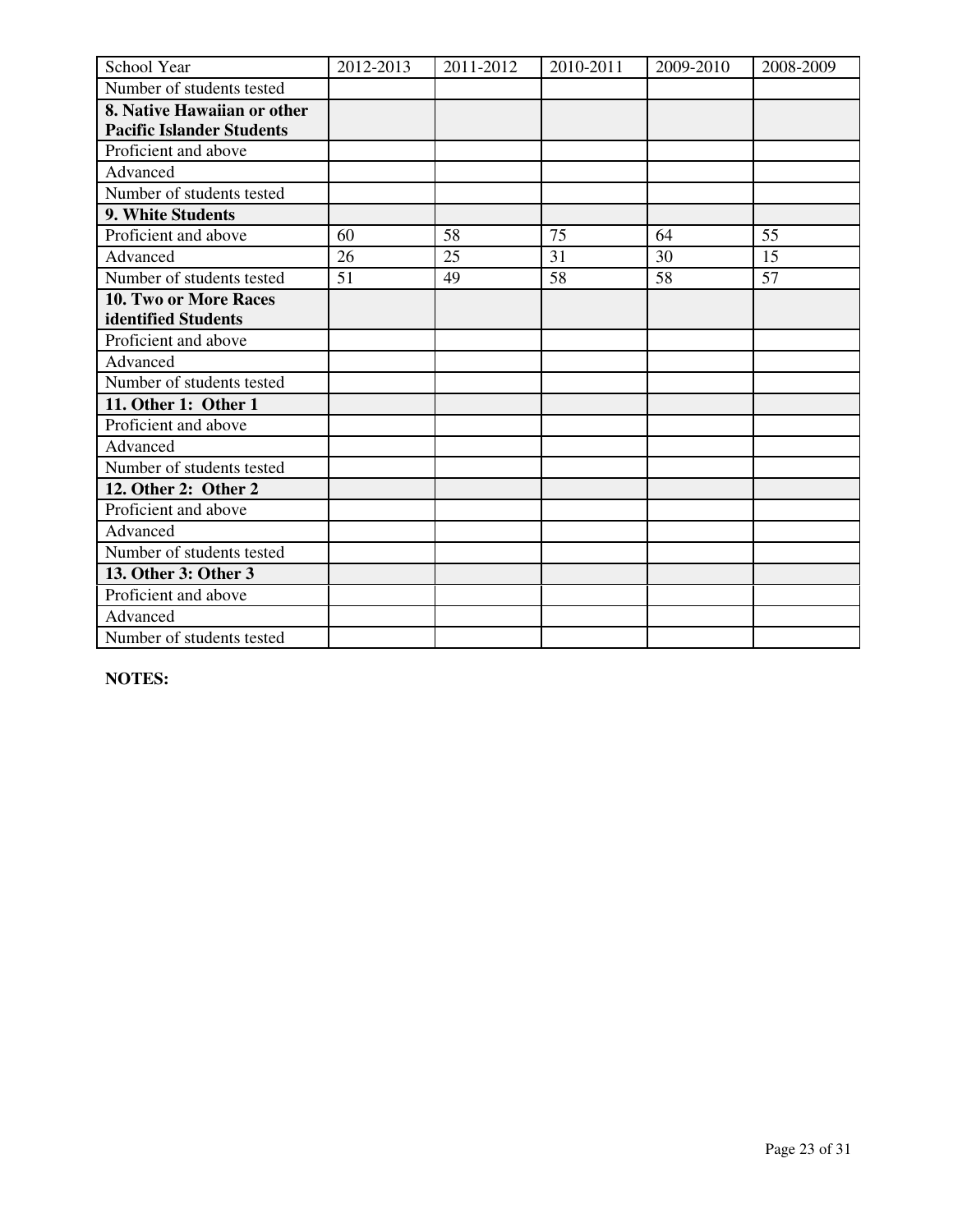| <b>Subject:</b> Reading/ELA  | <b>Test:</b> MontCAS                  |
|------------------------------|---------------------------------------|
| All Students Tested/Grade: 5 | <b>Edition/Publication Year: 2009</b> |
| <b>Publisher:</b>            |                                       |

| School Year                                            | 2012-2013       | 2011-2012    | 2010-2011       | $2009 - 2010$   | 2008-2009       |
|--------------------------------------------------------|-----------------|--------------|-----------------|-----------------|-----------------|
| Testing month                                          | Mar             | Mar          | Mar             | Mar             | Mar             |
| <b>SCHOOL SCORES*</b>                                  |                 |              |                 |                 |                 |
| Proficient and above                                   | 86              | 96           | 86              | 81              | 81              |
| Advanced                                               | 55              | 52           | 53              | 53              | 37              |
| Number of students tested                              | $\overline{56}$ | 45           | $\overline{51}$ | $\overline{58}$ | $\overline{51}$ |
| Percent of total students tested                       | 100             | 100          | 100             | 100             | 100             |
| Number of students tested with                         |                 |              |                 |                 |                 |
| alternative assessment                                 |                 |              |                 |                 |                 |
| % of students tested with                              | $\overline{0}$  | $\mathbf{0}$ | $\overline{4}$  | $\theta$        | $\overline{2}$  |
| alternative assessment                                 |                 |              |                 |                 |                 |
| <b>SUBGROUP SCORES</b>                                 |                 |              |                 |                 |                 |
| 1. Free and Reduced-Price                              |                 |              |                 |                 |                 |
| Meals/Socio-Economic/                                  |                 |              |                 |                 |                 |
| <b>Disadvantaged Students</b>                          |                 |              |                 |                 |                 |
| Proficient and above                                   | 79              | 94           | 87              | 80              | 53              |
| Advanced                                               | 47              | 42           | 46              | 43              | 13              |
| Number of students tested                              | 32              | 28           | 34              | 30              | 40              |
| 2. Students receiving Special                          |                 |              |                 |                 |                 |
| <b>Education</b>                                       |                 |              |                 |                 |                 |
| Proficient and above                                   |                 |              |                 |                 |                 |
| Advanced                                               |                 |              |                 |                 |                 |
| Number of students tested                              |                 |              |                 |                 |                 |
| 3. English Language Learner                            |                 |              |                 |                 |                 |
| <b>Students</b>                                        |                 |              |                 |                 |                 |
| Proficient and above                                   |                 |              |                 |                 |                 |
| Advanced                                               |                 |              |                 |                 |                 |
| Number of students tested                              |                 |              |                 |                 |                 |
| 4. Hispanic or Latino                                  |                 |              |                 |                 |                 |
| <b>Students</b>                                        |                 |              |                 |                 |                 |
| Proficient and above                                   |                 |              |                 |                 |                 |
| Advanced                                               |                 |              |                 |                 |                 |
| Number of students tested                              |                 |              |                 |                 |                 |
| 5. African-American                                    |                 |              |                 |                 |                 |
| <b>Students</b>                                        |                 |              |                 |                 |                 |
| Proficient and above                                   |                 |              |                 |                 |                 |
| Advanced                                               |                 |              |                 |                 |                 |
| Number of students tested                              |                 |              |                 |                 |                 |
| <b>6. Asian Students</b>                               |                 |              |                 |                 |                 |
| Proficient and above                                   |                 |              |                 |                 |                 |
| Advanced                                               |                 |              |                 |                 |                 |
| Number of students tested                              |                 |              |                 |                 |                 |
| 7. American Indian or<br><b>Alaska Native Students</b> |                 |              |                 |                 |                 |
| Proficient and above                                   |                 |              |                 |                 |                 |
| Advanced                                               |                 |              |                 |                 |                 |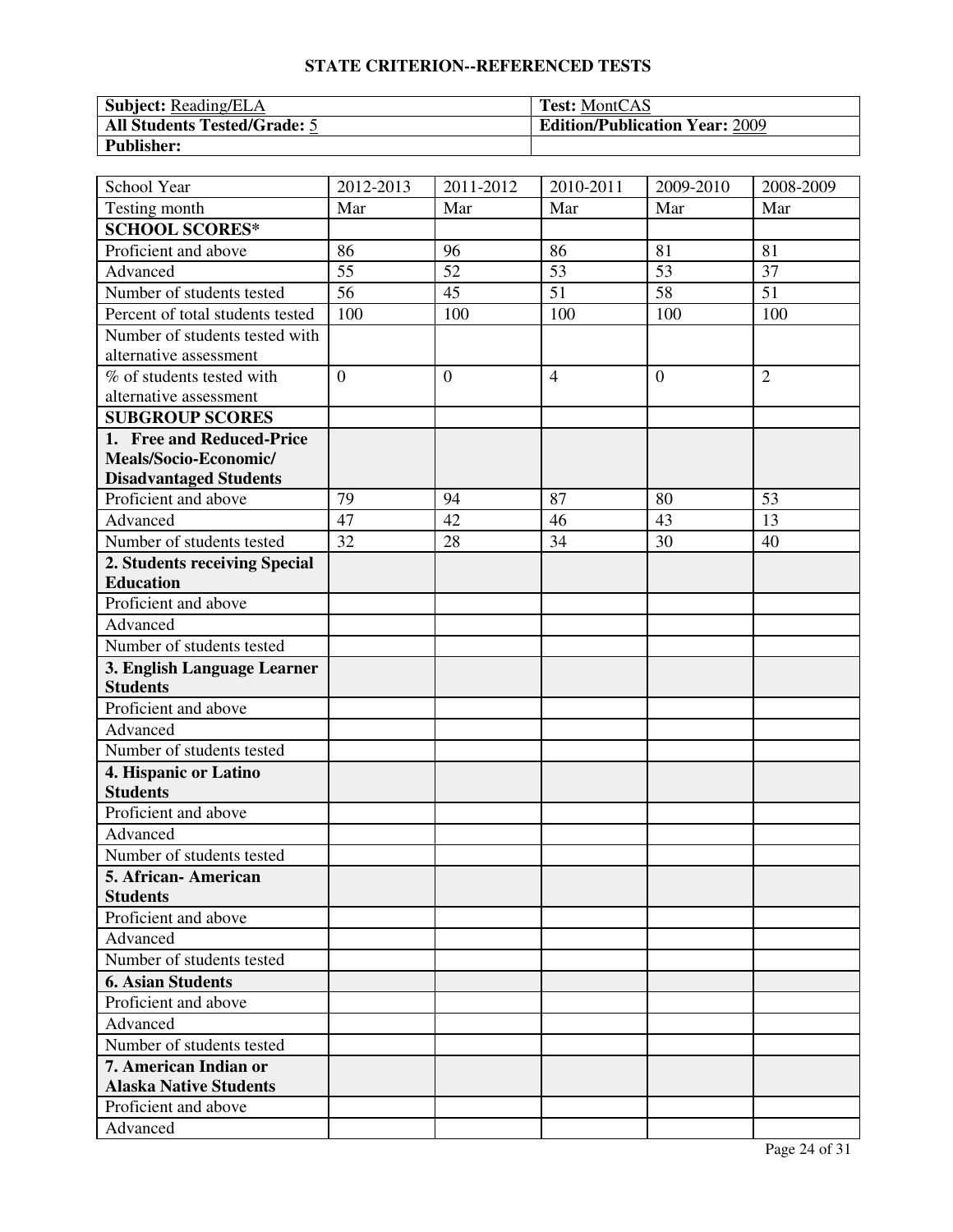| School Year                      | 2012-2013 | 2011-2012 | 2010-2011 | 2009-2010 | 2008-2009 |
|----------------------------------|-----------|-----------|-----------|-----------|-----------|
| Number of students tested        |           |           |           |           |           |
| 8. Native Hawaiian or other      |           |           |           |           |           |
| <b>Pacific Islander Students</b> |           |           |           |           |           |
| Proficient and above             |           |           |           |           |           |
| Advanced                         |           |           |           |           |           |
| Number of students tested        |           |           |           |           |           |
| 9. White Students                |           |           |           |           |           |
| Proficient and above             | 84        | 98        | 87        | 82        | 84        |
| Advanced                         | 52        | 50        | 54        | 55        | 38        |
| Number of students tested        | 48        | 40        | 48        | 55        | 47        |
| 10. Two or More Races            |           |           |           |           |           |
| identified Students              |           |           |           |           |           |
| Proficient and above             |           |           |           |           |           |
| Advanced                         |           |           |           |           |           |
| Number of students tested        |           |           |           |           |           |
| 11. Other 1: Other 1             |           |           |           |           |           |
| Proficient and above             |           |           |           |           |           |
| Advanced                         |           |           |           |           |           |
| Number of students tested        |           |           |           |           |           |
| 12. Other 2: Other 2             |           |           |           |           |           |
| Proficient and above             |           |           |           |           |           |
| Advanced                         |           |           |           |           |           |
| Number of students tested        |           |           |           |           |           |
| 13. Other 3: Other 3             |           |           |           |           |           |
| Proficient and above             |           |           |           |           |           |
| Advanced                         |           |           |           |           |           |
| Number of students tested        |           |           |           |           |           |

**NOTES:**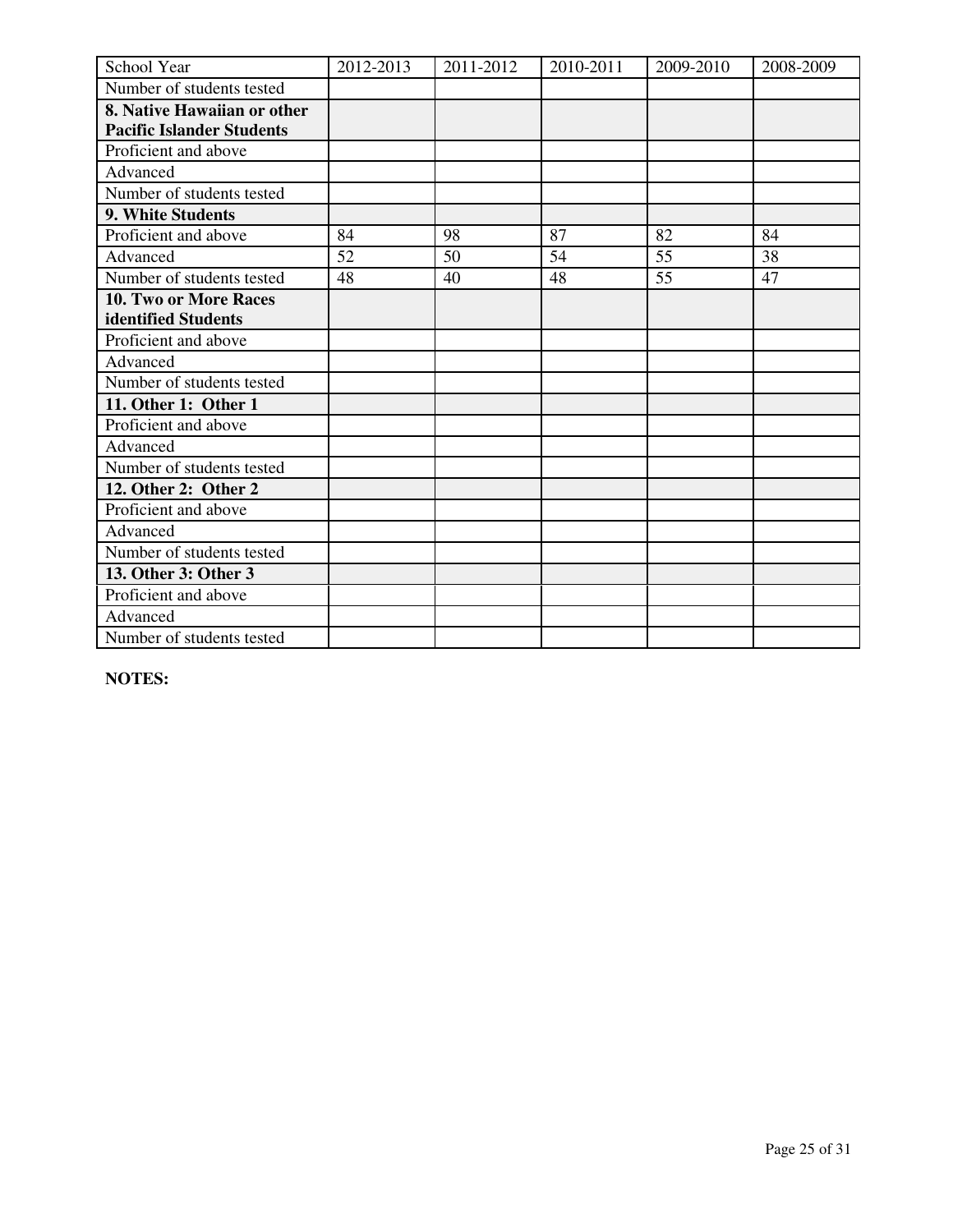| <b>Subject:</b> Reading/ELA         | <b>Test:</b> MontCAS                  |
|-------------------------------------|---------------------------------------|
| <b>All Students Tested/Grade: 6</b> | <b>Edition/Publication Year: 2009</b> |
| <b>Publisher:</b>                   |                                       |

| Testing month<br>Mar<br>Mar<br>Mar<br>Mar<br>Mar<br><b>SCHOOL SCORES*</b><br>Proficient and above<br>92<br>92<br>86<br>81<br>86<br>Advanced<br>44<br>52<br>48<br>45<br>50<br>$\overline{52}$<br>$\overline{56}$<br>$\overline{57}$<br>47<br>49<br>Number of students tested<br>100<br>100<br>100<br>100<br>100<br>Percent of total students tested<br>Number of students tested with<br>alternative assessment<br>$\overline{0}$<br>$\overline{2}$<br>$\overline{2}$<br>% of students tested with<br>$\overline{4}$<br>$\overline{0}$<br>alternative assessment<br><b>SUBGROUP SCORES</b><br>1. Free and Reduced-Price<br>Meals/Socio-Economic/<br><b>Disadvantaged Students</b><br>Proficient and above<br>94<br>78<br>83<br>55<br>94<br>38<br>Advanced<br>47<br>50<br>48<br>27<br>Number of students tested<br>31<br>38<br>35<br>29<br>31<br>2. Students receiving Special<br><b>Education</b><br>Proficient and above<br>Advanced<br>Number of students tested |
|-------------------------------------------------------------------------------------------------------------------------------------------------------------------------------------------------------------------------------------------------------------------------------------------------------------------------------------------------------------------------------------------------------------------------------------------------------------------------------------------------------------------------------------------------------------------------------------------------------------------------------------------------------------------------------------------------------------------------------------------------------------------------------------------------------------------------------------------------------------------------------------------------------------------------------------------------------------------|
|                                                                                                                                                                                                                                                                                                                                                                                                                                                                                                                                                                                                                                                                                                                                                                                                                                                                                                                                                                   |
|                                                                                                                                                                                                                                                                                                                                                                                                                                                                                                                                                                                                                                                                                                                                                                                                                                                                                                                                                                   |
|                                                                                                                                                                                                                                                                                                                                                                                                                                                                                                                                                                                                                                                                                                                                                                                                                                                                                                                                                                   |
|                                                                                                                                                                                                                                                                                                                                                                                                                                                                                                                                                                                                                                                                                                                                                                                                                                                                                                                                                                   |
|                                                                                                                                                                                                                                                                                                                                                                                                                                                                                                                                                                                                                                                                                                                                                                                                                                                                                                                                                                   |
|                                                                                                                                                                                                                                                                                                                                                                                                                                                                                                                                                                                                                                                                                                                                                                                                                                                                                                                                                                   |
|                                                                                                                                                                                                                                                                                                                                                                                                                                                                                                                                                                                                                                                                                                                                                                                                                                                                                                                                                                   |
|                                                                                                                                                                                                                                                                                                                                                                                                                                                                                                                                                                                                                                                                                                                                                                                                                                                                                                                                                                   |
|                                                                                                                                                                                                                                                                                                                                                                                                                                                                                                                                                                                                                                                                                                                                                                                                                                                                                                                                                                   |
|                                                                                                                                                                                                                                                                                                                                                                                                                                                                                                                                                                                                                                                                                                                                                                                                                                                                                                                                                                   |
|                                                                                                                                                                                                                                                                                                                                                                                                                                                                                                                                                                                                                                                                                                                                                                                                                                                                                                                                                                   |
|                                                                                                                                                                                                                                                                                                                                                                                                                                                                                                                                                                                                                                                                                                                                                                                                                                                                                                                                                                   |
|                                                                                                                                                                                                                                                                                                                                                                                                                                                                                                                                                                                                                                                                                                                                                                                                                                                                                                                                                                   |
|                                                                                                                                                                                                                                                                                                                                                                                                                                                                                                                                                                                                                                                                                                                                                                                                                                                                                                                                                                   |
|                                                                                                                                                                                                                                                                                                                                                                                                                                                                                                                                                                                                                                                                                                                                                                                                                                                                                                                                                                   |
|                                                                                                                                                                                                                                                                                                                                                                                                                                                                                                                                                                                                                                                                                                                                                                                                                                                                                                                                                                   |
|                                                                                                                                                                                                                                                                                                                                                                                                                                                                                                                                                                                                                                                                                                                                                                                                                                                                                                                                                                   |
|                                                                                                                                                                                                                                                                                                                                                                                                                                                                                                                                                                                                                                                                                                                                                                                                                                                                                                                                                                   |
|                                                                                                                                                                                                                                                                                                                                                                                                                                                                                                                                                                                                                                                                                                                                                                                                                                                                                                                                                                   |
|                                                                                                                                                                                                                                                                                                                                                                                                                                                                                                                                                                                                                                                                                                                                                                                                                                                                                                                                                                   |
|                                                                                                                                                                                                                                                                                                                                                                                                                                                                                                                                                                                                                                                                                                                                                                                                                                                                                                                                                                   |
|                                                                                                                                                                                                                                                                                                                                                                                                                                                                                                                                                                                                                                                                                                                                                                                                                                                                                                                                                                   |
| 3. English Language Learner<br><b>Students</b>                                                                                                                                                                                                                                                                                                                                                                                                                                                                                                                                                                                                                                                                                                                                                                                                                                                                                                                    |
|                                                                                                                                                                                                                                                                                                                                                                                                                                                                                                                                                                                                                                                                                                                                                                                                                                                                                                                                                                   |
| Proficient and above<br>Advanced                                                                                                                                                                                                                                                                                                                                                                                                                                                                                                                                                                                                                                                                                                                                                                                                                                                                                                                                  |
|                                                                                                                                                                                                                                                                                                                                                                                                                                                                                                                                                                                                                                                                                                                                                                                                                                                                                                                                                                   |
| Number of students tested                                                                                                                                                                                                                                                                                                                                                                                                                                                                                                                                                                                                                                                                                                                                                                                                                                                                                                                                         |
| 4. Hispanic or Latino<br><b>Students</b>                                                                                                                                                                                                                                                                                                                                                                                                                                                                                                                                                                                                                                                                                                                                                                                                                                                                                                                          |
| Proficient and above                                                                                                                                                                                                                                                                                                                                                                                                                                                                                                                                                                                                                                                                                                                                                                                                                                                                                                                                              |
| Advanced                                                                                                                                                                                                                                                                                                                                                                                                                                                                                                                                                                                                                                                                                                                                                                                                                                                                                                                                                          |
| Number of students tested                                                                                                                                                                                                                                                                                                                                                                                                                                                                                                                                                                                                                                                                                                                                                                                                                                                                                                                                         |
| 5. African - American                                                                                                                                                                                                                                                                                                                                                                                                                                                                                                                                                                                                                                                                                                                                                                                                                                                                                                                                             |
| <b>Students</b>                                                                                                                                                                                                                                                                                                                                                                                                                                                                                                                                                                                                                                                                                                                                                                                                                                                                                                                                                   |
| Proficient and above                                                                                                                                                                                                                                                                                                                                                                                                                                                                                                                                                                                                                                                                                                                                                                                                                                                                                                                                              |
| Advanced                                                                                                                                                                                                                                                                                                                                                                                                                                                                                                                                                                                                                                                                                                                                                                                                                                                                                                                                                          |
| Number of students tested                                                                                                                                                                                                                                                                                                                                                                                                                                                                                                                                                                                                                                                                                                                                                                                                                                                                                                                                         |
| <b>6. Asian Students</b>                                                                                                                                                                                                                                                                                                                                                                                                                                                                                                                                                                                                                                                                                                                                                                                                                                                                                                                                          |
| Proficient and above                                                                                                                                                                                                                                                                                                                                                                                                                                                                                                                                                                                                                                                                                                                                                                                                                                                                                                                                              |
| Advanced                                                                                                                                                                                                                                                                                                                                                                                                                                                                                                                                                                                                                                                                                                                                                                                                                                                                                                                                                          |
| Number of students tested                                                                                                                                                                                                                                                                                                                                                                                                                                                                                                                                                                                                                                                                                                                                                                                                                                                                                                                                         |
| 7. American Indian or                                                                                                                                                                                                                                                                                                                                                                                                                                                                                                                                                                                                                                                                                                                                                                                                                                                                                                                                             |
| <b>Alaska Native Students</b>                                                                                                                                                                                                                                                                                                                                                                                                                                                                                                                                                                                                                                                                                                                                                                                                                                                                                                                                     |
| Proficient and above                                                                                                                                                                                                                                                                                                                                                                                                                                                                                                                                                                                                                                                                                                                                                                                                                                                                                                                                              |
| Advanced                                                                                                                                                                                                                                                                                                                                                                                                                                                                                                                                                                                                                                                                                                                                                                                                                                                                                                                                                          |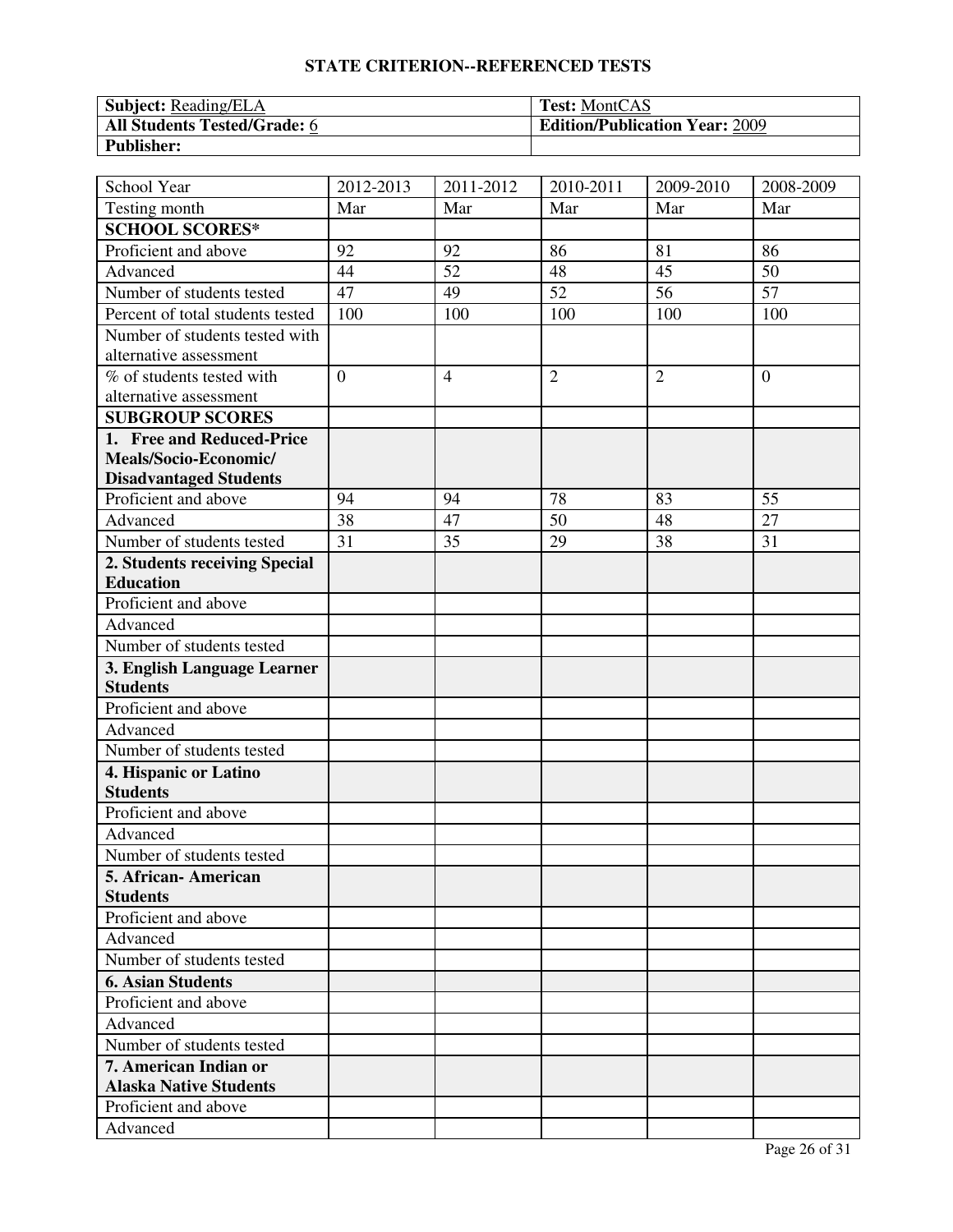| School Year                      | 2012-2013 | 2011-2012 | 2010-2011 | 2009-2010 | 2008-2009 |
|----------------------------------|-----------|-----------|-----------|-----------|-----------|
| Number of students tested        |           |           |           |           |           |
| 8. Native Hawaiian or other      |           |           |           |           |           |
| <b>Pacific Islander Students</b> |           |           |           |           |           |
| Proficient and above             |           |           |           |           |           |
| Advanced                         |           |           |           |           |           |
| Number of students tested        |           |           |           |           |           |
| 9. White Students                |           |           |           |           |           |
| Proficient and above             | 93        | 92        | 86        | 81        | 89        |
| Advanced                         | 44        | 52        | 48        | 49        | 52        |
| Number of students tested        | 41        | 45        | 52        | 53        | 53        |
| 10. Two or More Races            |           |           |           |           |           |
| identified Students              |           |           |           |           |           |
| Proficient and above             |           |           |           |           |           |
| Advanced                         |           |           |           |           |           |
| Number of students tested        |           |           |           |           |           |
| 11. Other 1: Other 1             |           |           |           |           |           |
| Proficient and above             |           |           |           |           |           |
| Advanced                         |           |           |           |           |           |
| Number of students tested        |           |           |           |           |           |
| 12. Other 2: Other 2             |           |           |           |           |           |
| Proficient and above             |           |           |           |           |           |
| Advanced                         |           |           |           |           |           |
| Number of students tested        |           |           |           |           |           |
| 13. Other 3: Other 3             |           |           |           |           |           |
| Proficient and above             |           |           |           |           |           |
| Advanced                         |           |           |           |           |           |
| Number of students tested        |           |           |           |           |           |

**NOTES:**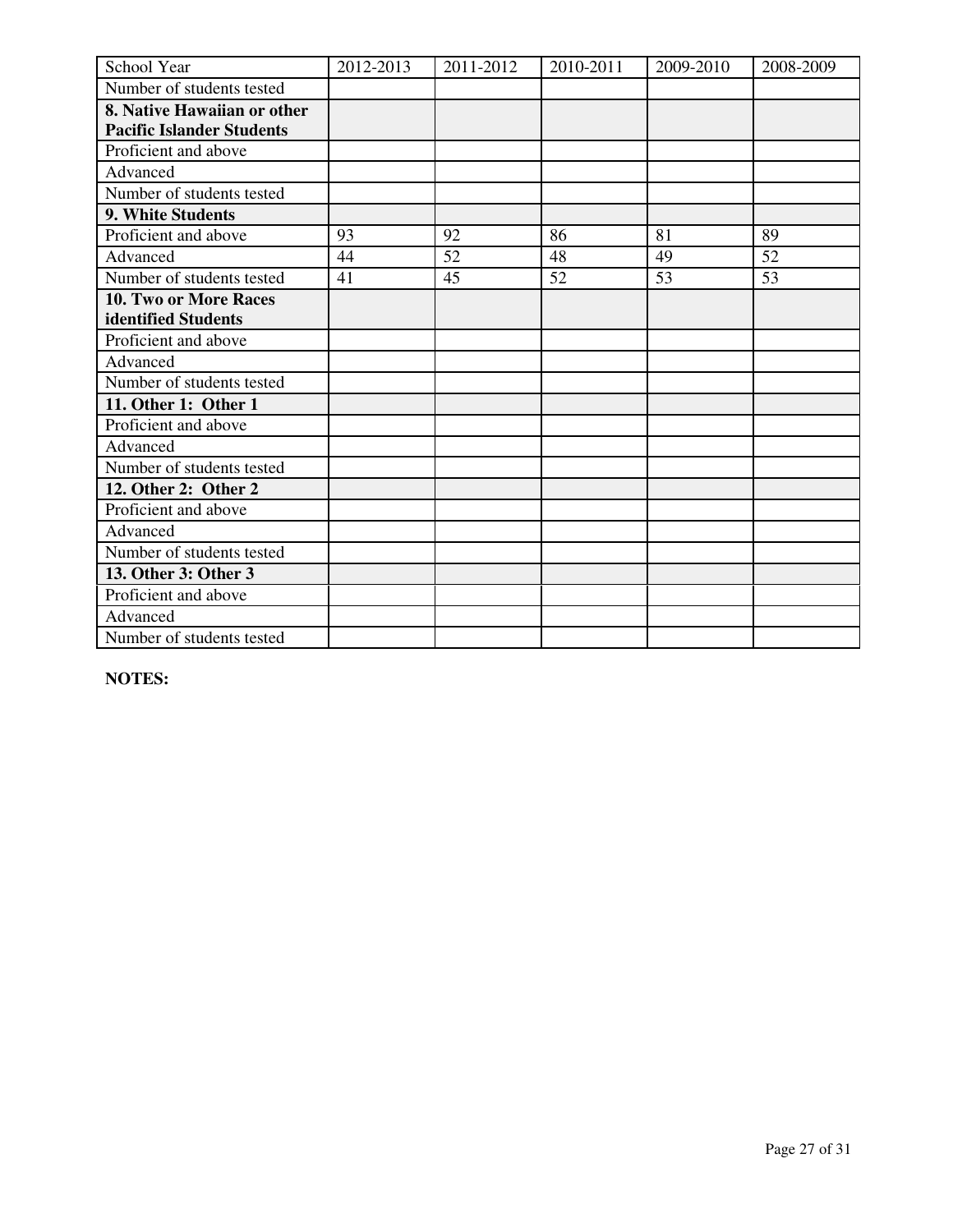| <b>Subject:</b> Reading/ELA         | <b>Test:</b> MontCAS                  |
|-------------------------------------|---------------------------------------|
| <b>All Students Tested/Grade: 7</b> | <b>Edition/Publication Year: 2009</b> |
| <b>Publisher:</b>                   |                                       |

| School Year                                            | 2012-2013       | 2011-2012      | 2010-2011       | $\overline{2009}$ -2010 | 2008-2009       |
|--------------------------------------------------------|-----------------|----------------|-----------------|-------------------------|-----------------|
| Testing month                                          | Mar             | Mar            | Mar             | Mar                     | Mar             |
| <b>SCHOOL SCORES*</b>                                  |                 |                |                 |                         |                 |
| Proficient and above                                   | 80              | 88             | 82              | 90                      | 64              |
| Advanced                                               | 49              | 47             | 50              | 51                      | 42              |
| Number of students tested                              | $\overline{55}$ | 48             | $\overline{53}$ | $\overline{56}$         | $\overline{65}$ |
| Percent of total students tested                       | 100             | 100            | 100             | 100                     | 100             |
| Number of students tested with                         |                 |                |                 |                         |                 |
| alternative assessment                                 |                 |                |                 |                         |                 |
| % of students tested with                              | $\overline{4}$  | $\overline{2}$ | $\overline{0}$  | $\theta$                | $\overline{0}$  |
| alternative assessment                                 |                 |                |                 |                         |                 |
| <b>SUBGROUP SCORES</b>                                 |                 |                |                 |                         |                 |
| 1. Free and Reduced-Price                              |                 |                |                 |                         |                 |
| Meals/Socio-Economic/                                  |                 |                |                 |                         |                 |
| <b>Disadvantaged Students</b>                          |                 |                |                 |                         |                 |
| Proficient and above                                   | 82              | 81             | 87              | 91                      | 25              |
| Advanced                                               | 45              | 34             | 49              | 42                      | 6               |
| Number of students tested                              | 37              | 24             | 37              | 32                      | 40              |
| 2. Students receiving Special                          |                 |                |                 |                         |                 |
| <b>Education</b>                                       |                 |                |                 |                         |                 |
| Proficient and above                                   |                 |                |                 |                         |                 |
| Advanced                                               |                 |                |                 |                         |                 |
| Number of students tested                              |                 |                |                 |                         |                 |
| 3. English Language Learner                            |                 |                |                 |                         |                 |
| <b>Students</b>                                        |                 |                |                 |                         |                 |
| Proficient and above                                   |                 |                |                 |                         |                 |
| Advanced                                               |                 |                |                 |                         |                 |
| Number of students tested                              |                 |                |                 |                         |                 |
| 4. Hispanic or Latino                                  |                 |                |                 |                         |                 |
| <b>Students</b>                                        |                 |                |                 |                         |                 |
| Proficient and above                                   |                 |                |                 |                         |                 |
| Advanced                                               |                 |                |                 |                         |                 |
| Number of students tested                              |                 |                |                 |                         |                 |
| 5. African-American                                    |                 |                |                 |                         |                 |
| <b>Students</b>                                        |                 |                |                 |                         |                 |
| Proficient and above                                   |                 |                |                 |                         |                 |
| Advanced                                               |                 |                |                 |                         |                 |
| Number of students tested                              |                 |                |                 |                         |                 |
| <b>6. Asian Students</b>                               |                 |                |                 |                         |                 |
| Proficient and above                                   |                 |                |                 |                         |                 |
| Advanced                                               |                 |                |                 |                         |                 |
| Number of students tested                              |                 |                |                 |                         |                 |
| 7. American Indian or<br><b>Alaska Native Students</b> |                 |                |                 |                         |                 |
| Proficient and above                                   |                 |                |                 |                         |                 |
| Advanced                                               |                 |                |                 |                         |                 |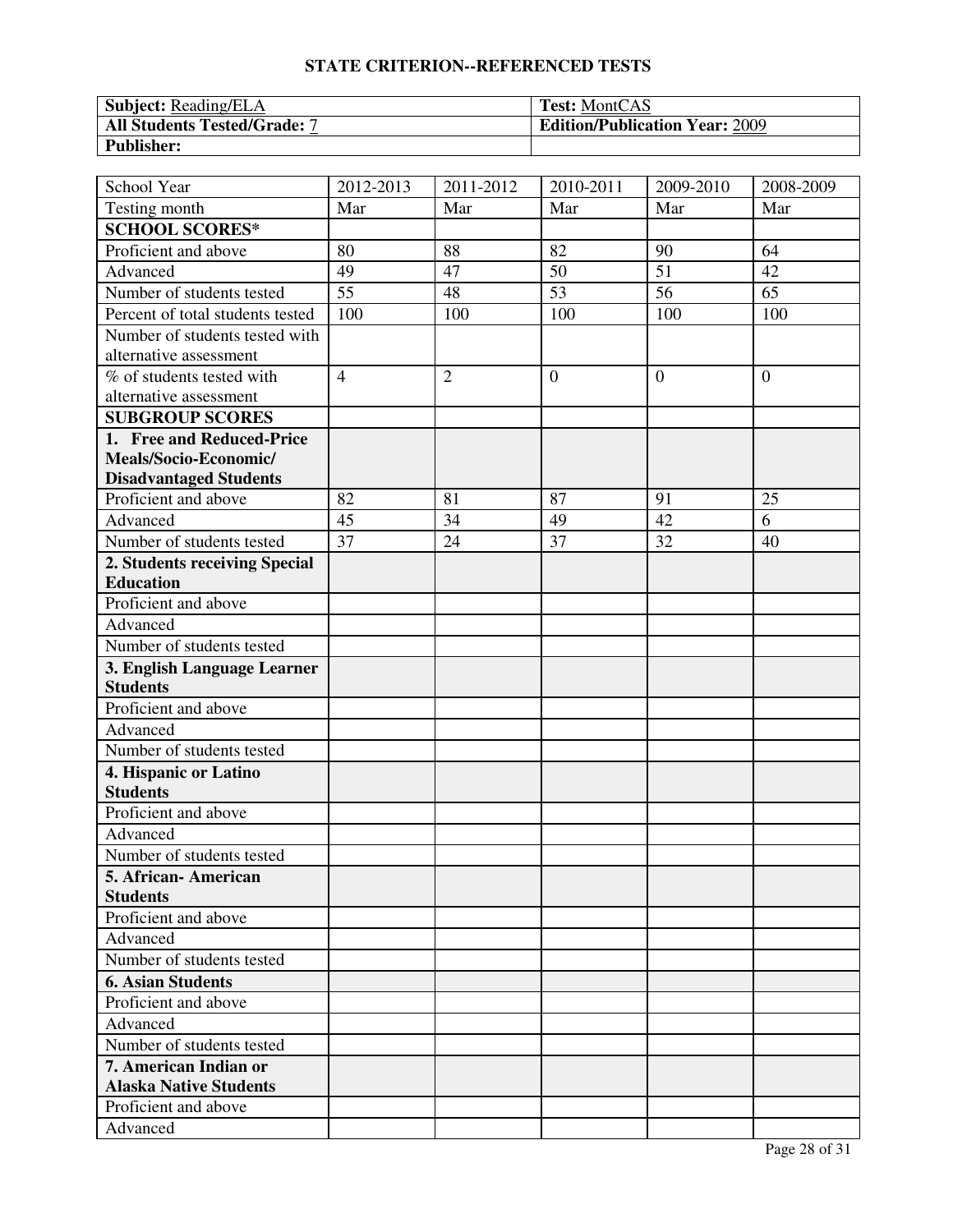| School Year                      | 2012-2013 | 2011-2012 | 2010-2011 | 2009-2010 | 2008-2009 |
|----------------------------------|-----------|-----------|-----------|-----------|-----------|
| Number of students tested        |           |           |           |           |           |
| 8. Native Hawaiian or other      |           |           |           |           |           |
| <b>Pacific Islander Students</b> |           |           |           |           |           |
| Proficient and above             |           |           |           |           |           |
| Advanced                         |           |           |           |           |           |
| Number of students tested        |           |           |           |           |           |
| 9. White Students                |           |           |           |           |           |
| Proficient and above             | 81        | 92        | 83        | 91        | 66        |
| Advanced                         | 52        | 51        | 53        | 53        | 41        |
| Number of students tested        | 48        | 46        | 50        | 53        | 57        |
| 10. Two or More Races            |           |           |           |           |           |
| identified Students              |           |           |           |           |           |
| Proficient and above             |           |           |           |           |           |
| Advanced                         |           |           |           |           |           |
| Number of students tested        |           |           |           |           |           |
| 11. Other 1: Other 1             |           |           |           |           |           |
| Proficient and above             |           |           |           |           |           |
| Advanced                         |           |           |           |           |           |
| Number of students tested        |           |           |           |           |           |
| 12. Other 2: Other 2             |           |           |           |           |           |
| Proficient and above             |           |           |           |           |           |
| Advanced                         |           |           |           |           |           |
| Number of students tested        |           |           |           |           |           |
| 13. Other 3: Other 3             |           |           |           |           |           |
| Proficient and above             |           |           |           |           |           |
| Advanced                         |           |           |           |           |           |
| Number of students tested        |           |           |           |           |           |

**NOTES:** In 2012-2013 we had two high needs Special Education students, their IEP indicated they needed alternative assessment.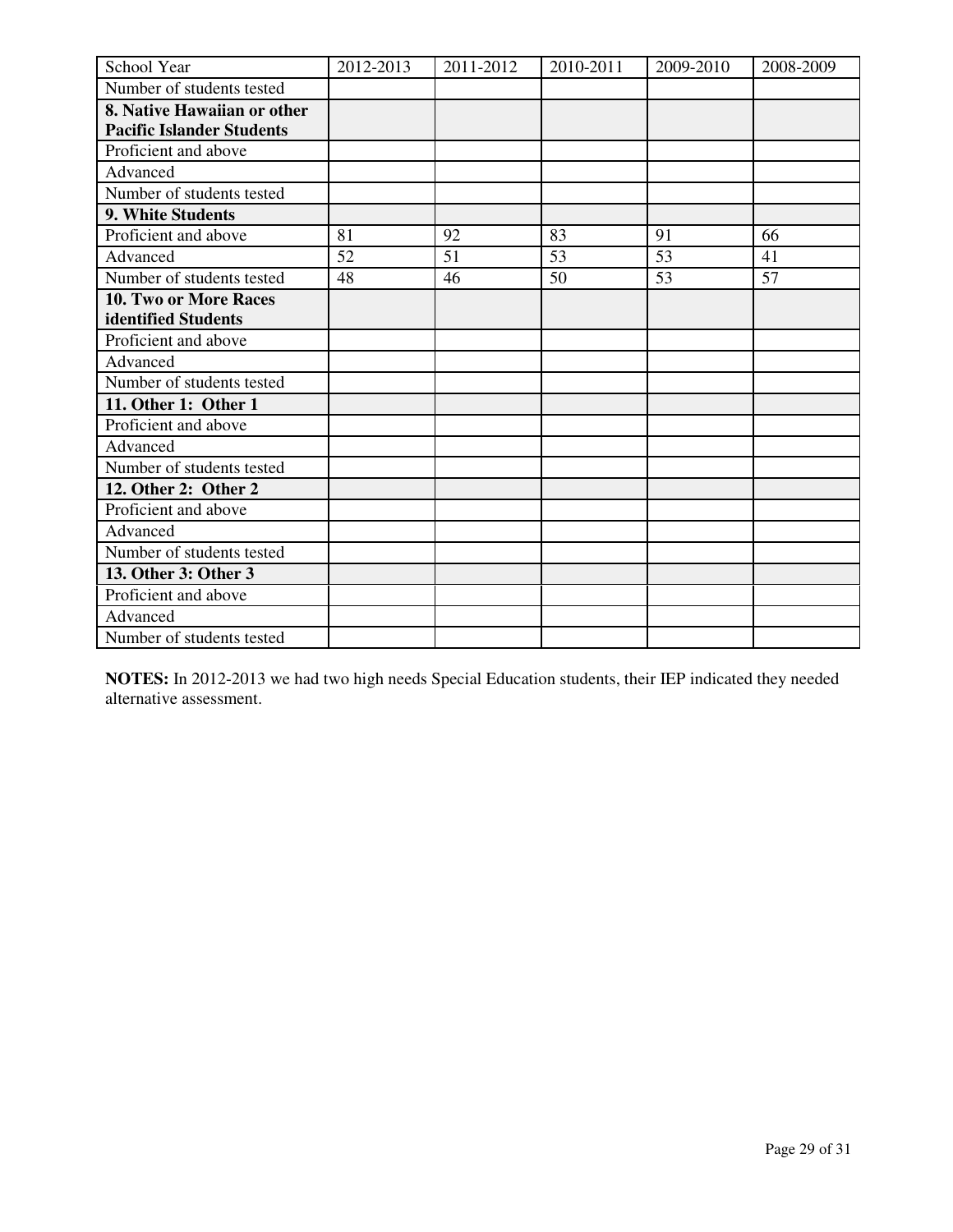| <b>Subject:</b> Reading/ELA         | <b>Test:</b> MontCAS                  |
|-------------------------------------|---------------------------------------|
| <b>All Students Tested/Grade: 8</b> | <b>Edition/Publication Year: 2009</b> |
| <b>Publisher:</b>                   |                                       |

| School Year                                            | 2012-2013       | 2011-2012    | 2010-2011        | $2009 - 2010$ | 2008-2009      |
|--------------------------------------------------------|-----------------|--------------|------------------|---------------|----------------|
| Testing month                                          | Mar             | Mar          | Mar              | Mar           | Mar            |
| <b>SCHOOL SCORES*</b>                                  |                 |              |                  |               |                |
| Proficient and above                                   | 90              | 91           | 87               | 82            | 72             |
| Advanced                                               | 56              | 58           | 63               | 57            | 38             |
| Number of students tested                              | $\overline{53}$ | 52           | 65               | 64            | 64             |
| Percent of total students tested                       | 100             | 100          | 100              | 100           | 100            |
| Number of students tested with                         |                 |              |                  |               |                |
| alternative assessment                                 |                 |              |                  |               |                |
| % of students tested with                              | $\overline{2}$  | $\mathbf{0}$ | $\boldsymbol{0}$ | $\theta$      | $\overline{2}$ |
| alternative assessment                                 |                 |              |                  |               |                |
| <b>SUBGROUP SCORES</b>                                 |                 |              |                  |               |                |
| 1. Free and Reduced-Price                              |                 |              |                  |               |                |
| Meals/Socio-Economic/                                  |                 |              |                  |               |                |
| <b>Disadvantaged Students</b>                          |                 |              |                  |               |                |
| Proficient and above                                   | 85              | 87           | 83               | 66            | 59             |
| Advanced                                               | 41              | 61           | 48               | 44            | 12             |
| Number of students tested                              | 25              | 35           | 39               | 31            | 31             |
| 2. Students receiving Special                          |                 |              |                  |               |                |
| <b>Education</b>                                       |                 |              |                  |               |                |
| Proficient and above                                   |                 |              |                  |               |                |
| Advanced                                               |                 |              |                  |               |                |
| Number of students tested                              |                 |              |                  |               |                |
| 3. English Language Learner                            |                 |              |                  |               |                |
| <b>Students</b>                                        |                 |              |                  |               |                |
| Proficient and above                                   |                 |              |                  |               |                |
| Advanced                                               |                 |              |                  |               |                |
| Number of students tested                              |                 |              |                  |               |                |
| 4. Hispanic or Latino                                  |                 |              |                  |               |                |
| <b>Students</b>                                        |                 |              |                  |               |                |
| Proficient and above                                   |                 |              |                  |               |                |
| Advanced                                               |                 |              |                  |               |                |
| Number of students tested                              |                 |              |                  |               |                |
| 5. African-American                                    |                 |              |                  |               |                |
| <b>Students</b>                                        |                 |              |                  |               |                |
| Proficient and above                                   |                 |              |                  |               |                |
| Advanced                                               |                 |              |                  |               |                |
| Number of students tested                              |                 |              |                  |               |                |
| <b>6. Asian Students</b>                               |                 |              |                  |               |                |
| Proficient and above                                   |                 |              |                  |               |                |
| Advanced                                               |                 |              |                  |               |                |
| Number of students tested                              |                 |              |                  |               |                |
| 7. American Indian or<br><b>Alaska Native Students</b> |                 |              |                  |               |                |
| Proficient and above                                   |                 |              |                  |               |                |
| Advanced                                               |                 |              |                  |               |                |
|                                                        |                 |              |                  |               |                |